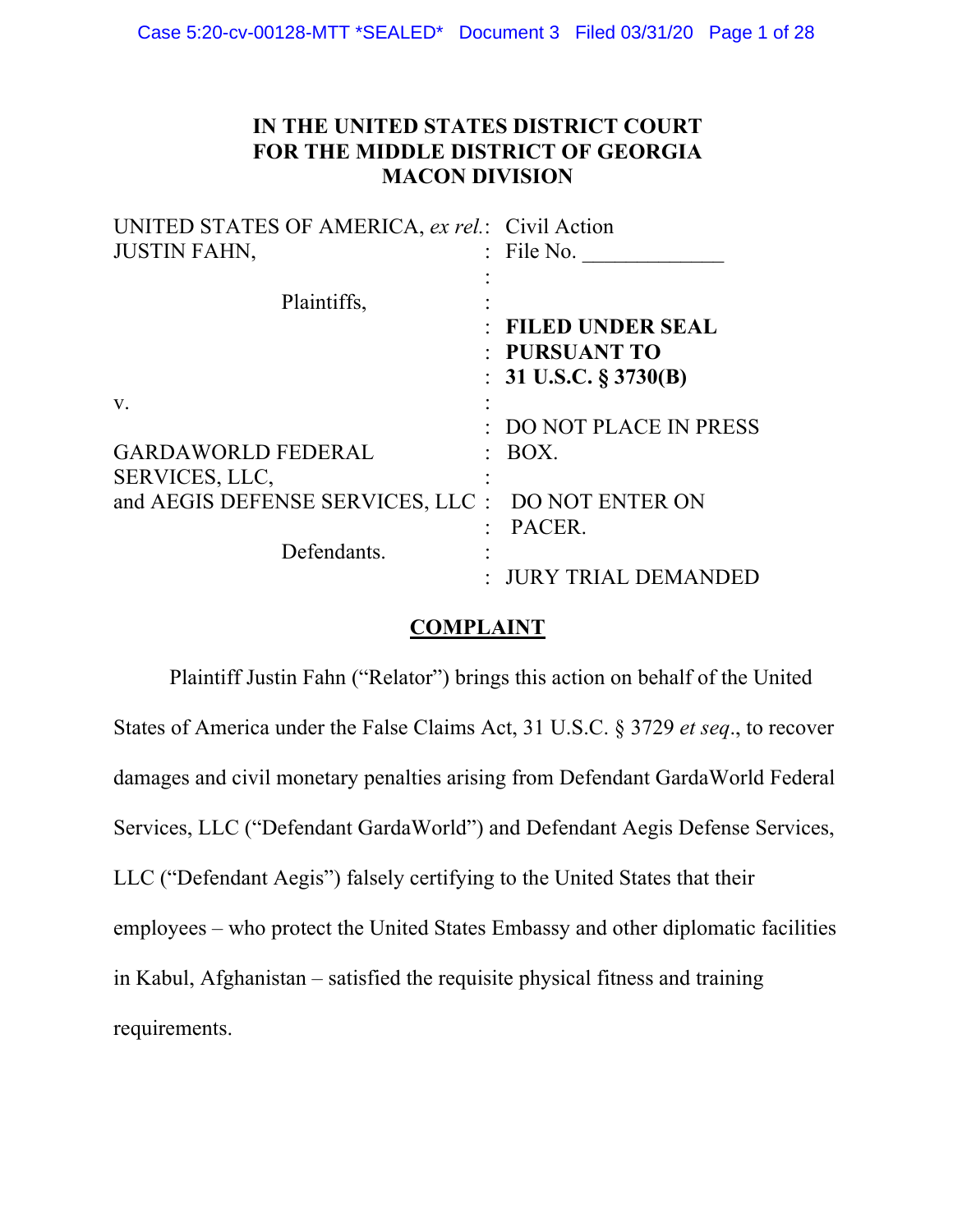## **SUMMARY OF THE FALSE CLAIMS**

1. Since 2010, Defendant Aegis has received U.S. Department of State contracts under the Worldwide Protective Services Contract (known as the WPS and the WPS II) to provide security in Afghanistan. In December 2018, Defendant Aegis, which is owned by Defendant GardaWorld, was awarded a contract ("the Contract") by the U.S. Department of State to provide security at the U.S. Embassy and other diplomatic facilities in Kabul, Afghanistan.

2. Defendant Aegis and Defendant GardaWorld (hereinafter collectively referred to as "the Defendants") were required to meet various responsibilities under the Contract which were clearly listed in the Statement of Work. These responsibilities included ensuring that their employees met specific prerequisites. One of these prerequisites was to ensure that "*[o]n not less than a semiannual basis, the Contractor shall conduct physical fitness testing for all Contractor personnel performing work under this contract and subject to the physical fitness standards established*" in the contract. The physical fitness test is known as Physical Efficiency Battery ("PEB").

3. In many instances, employees of the Defendants who were subject to the contract's physical fitness testing requirements either failed the requisite PEB or did not take the requisite PEB altogether. Nonetheless, the Defendants certified to the U.S. Department of State these employees were qualified and billable under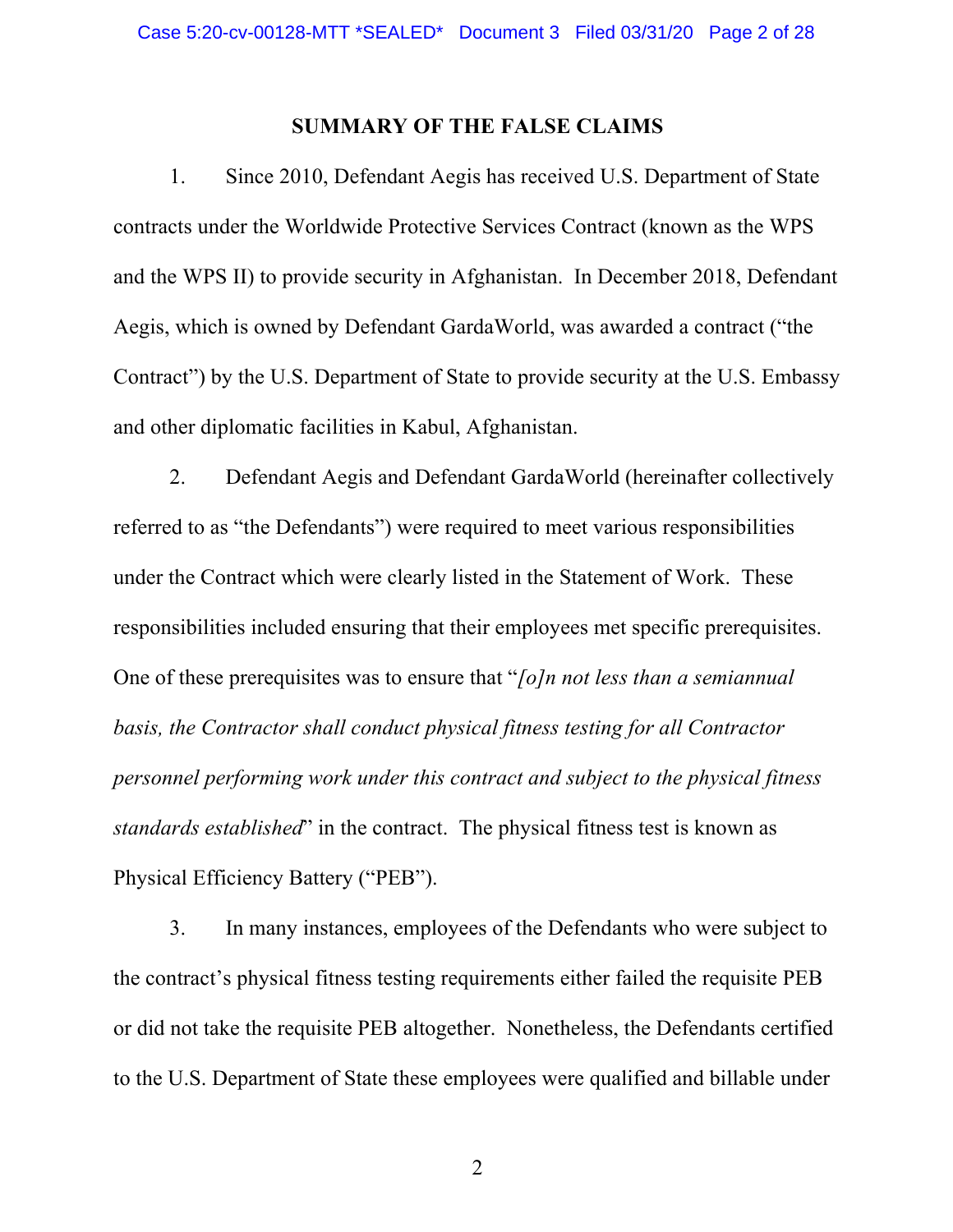the Contract. In other instances, the Defendant failed to follow the required testing procedures which are designed to ensure the integrity of the testing. These employees were also unqualified and therefore unbillable under the terms of the Contract.

4. In addition to physical fitness testing, the Contract required the Defendants' employees to successfully complete training classes – both initial training before they arrived in Afghanistan, as well as training while in Afghanistan. In many instances, the Defendants' employees did not complete the required training. These training classes included important topics such as "*Use of Force*," "*Personnel Recoveries/Active Shooter*," and "*Explosive Counter*."

5. In spite of the Defendants' knowledge that many of the employees they hired to protect the U.S. Embassy and other diplomatic facilities were unqualified, the Defendant billed the Government the full price for each and every one of their unqualified employees. To carry out their scheme, the Defendants falsified their own records as well as reports submitted to the Government. These records and reports falsely state that the unqualified employees completed and passed their PEBs and required training classes.

6. If the Government had known that the Defendants were billing the Government based on false statements and misrepresentation that their employees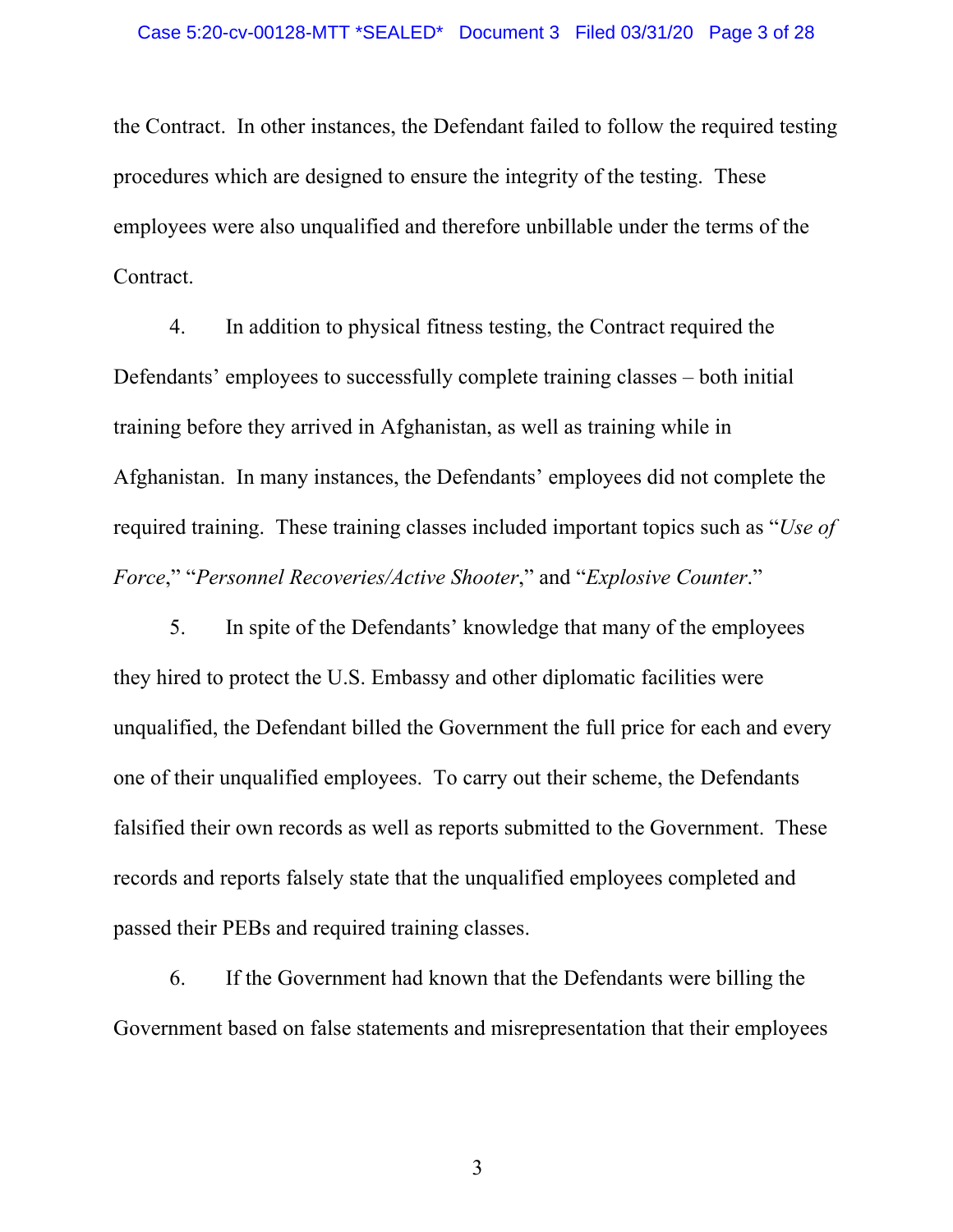were qualified, it would not have paid the Defendants' claims for the cost of the employees and would have acted to terminate the Defendants' contract.

7. The Defendants' fraudulent conduct is systemic, ongoing in nature, and continues through today. The Defendants' fraud has had significant consequences, as their failure to ensure that their employees are physically fit and properly trained has seriously jeopardized the safety of Department of State personnel and assets in Afghanistan. The longer this fraud goes unaddressed, the longer Department of State personnel and assets remain exposed to potential security threats.

#### **THE COURT'S JURISDICTION AND VENUE**

 8. The Court has subject matter jurisdiction over this action pursuant to 28 U.S.C. § 1331, because this case arises under the federal False Claims Act, 31 U.S.C. §§ 3729-3733 and 31 U.S.C. § 3732(a), which expressly confers jurisdiction on this Court for actions brought under 31 U.S.C. § 3730.

 9. This action is not subject to 31 U.S.C. § 3730(b)(5)'s first-to-file restriction because the false claims allegations in this Complaint are not based on the facts underlying a pending FCA action. Likewise, this action is not subject to 31 U.S.C. § 3730(e)(4)(A)'s public disclosure limitations because the allegations and transaction in this action have not been publicly disclosed in a federal criminal, civil, or administrative hearing in which the government or its agent is a party, in a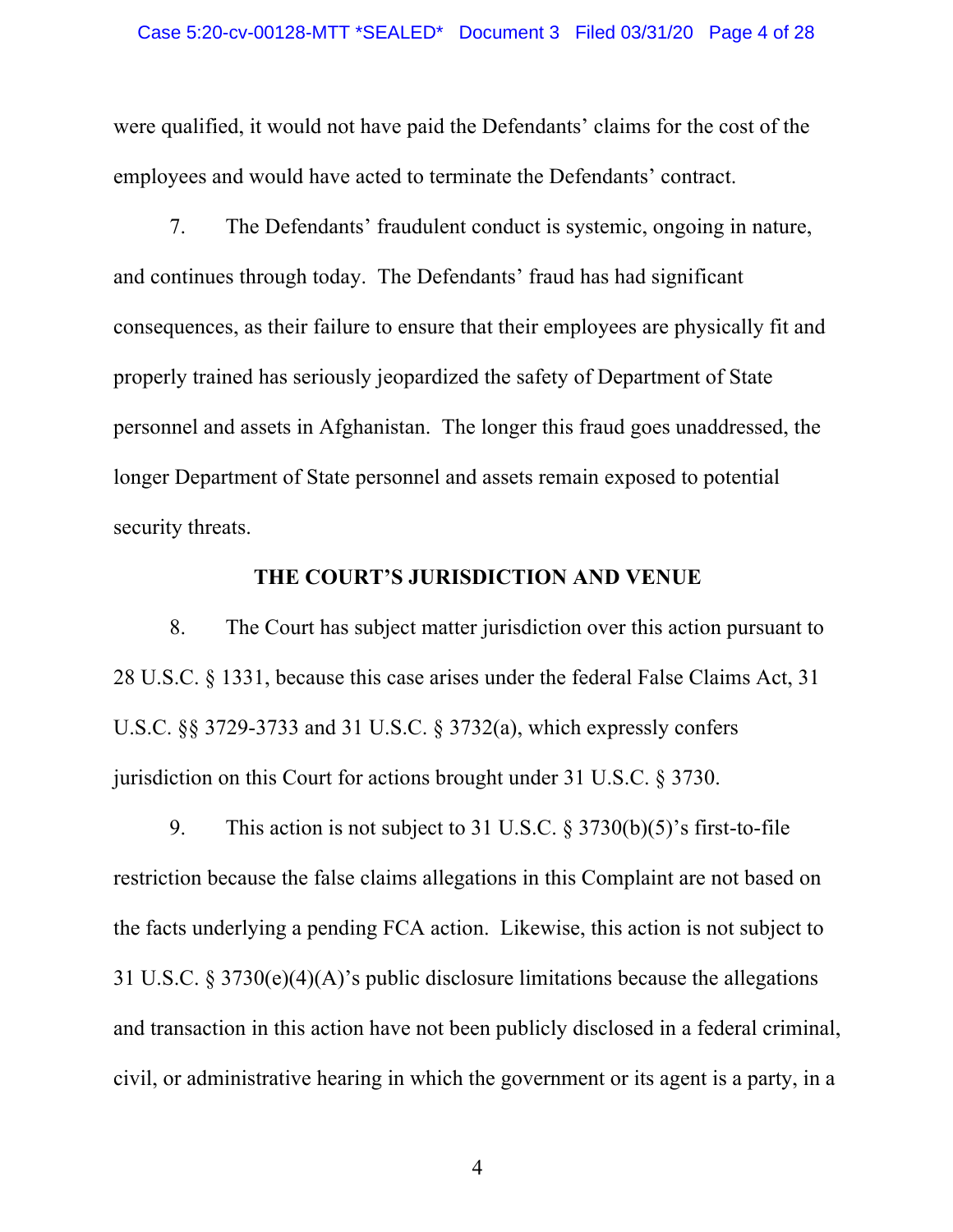congressional, Government Accountability Office, or other federal report, hearing, audit, or investigation, or in the news media. Moreover, if there has been a prior public disclosure of any of the allegations or transactions alleged in this action through one of the above-referenced categories of proceedings or sources, Relator qualifies as an "original source" pursuant to 31 U.S.C. § 3730(e)(4)(B).

10. This Court has personal jurisdiction over the Defendants pursuant to 31 U.S.C. § 3732(a), which provides that "[a]ny action under section 3730 may be brought in any judicial district in which the defendant or, in the case of multiple defendants, any one defendant can be found, resides, transacts business, or in which any act proscribed by section 3729 occurred." Section 3732(a) also authorizes nationwide service of process. At all times relevant to this action, up to and including the date of this filing, the Defendants can be found in and have transacted business in the Middle District of Georgia. Moreover, the Defendants have committed acts proscribed by § 3729 in the Middle District of Georgia.

 11. Venue is proper in this Court pursuant to 28 U.S.C. § 1391(c) because the Defendants reside in the Middle District of Georgia in that it has contacts in the district that would be sufficient to subject it to personal jurisdiction if the district were a separate state. At all times relevant to this action, the Defendants have regularly conducted substantial business within the Middle District of Georgia, maintained employees in the district, and trained their employees in the district.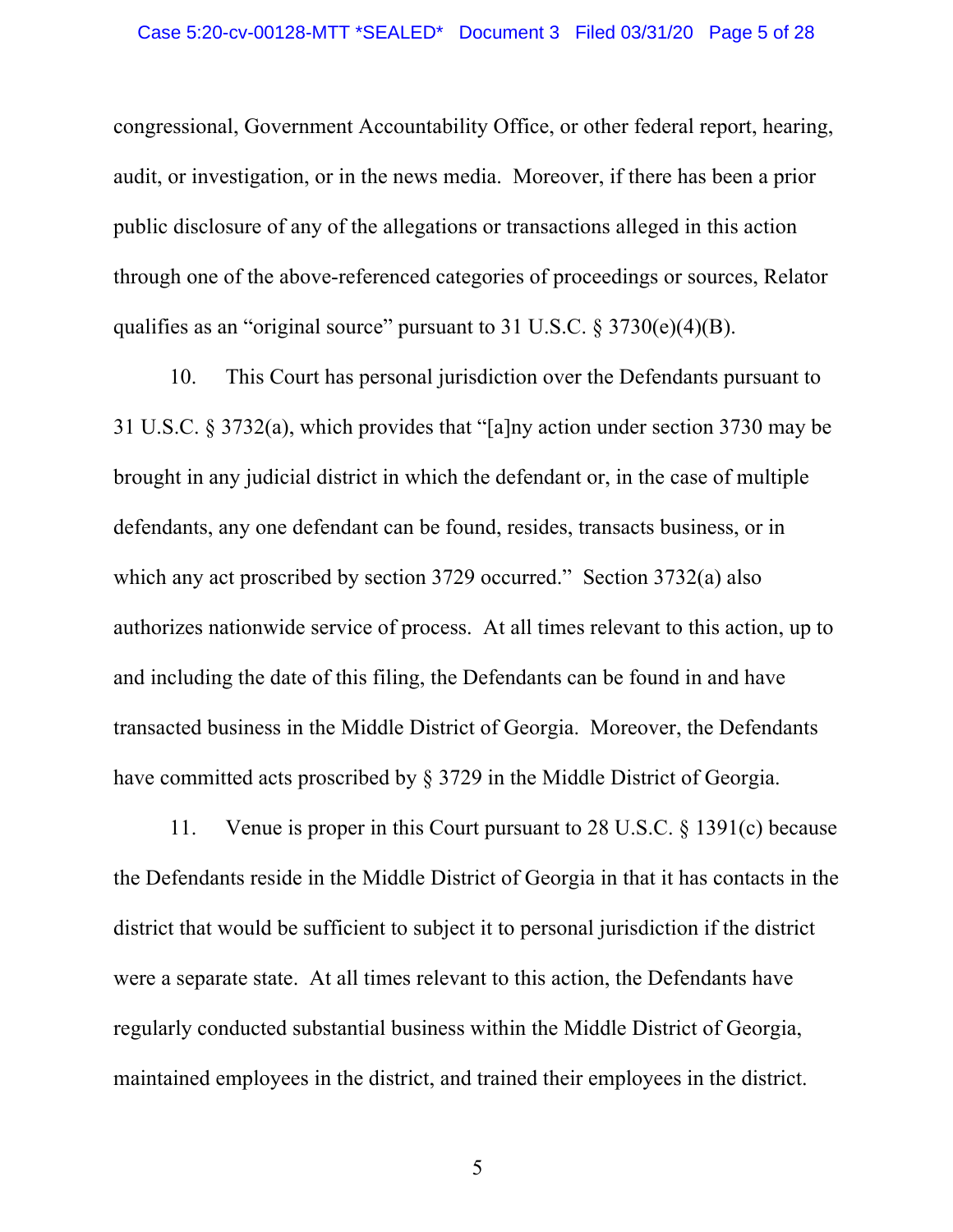Venue is also proper in this Court pursuant to 31 U.S.C. § 3732(a) because the Defendants can be found, reside, transacted business, and have committed False Claims Act violations in the Middle District of Georgia.

## **THE PARTIES**

## DEFENDANT GARDWORLD AND DEFENDANT AEGIS

 12. Defendant GardaWorld Federal Services, LLC is a security firm formed under the laws of Delaware with its principal address located at 1760 Old Meadow Road, Suite 400, McLean, Virginia, 22102. Defendant GardaWorld Federal Services, LLC may be served with process on its registered agent, C T Corporation System, located at 4701 Cox Road, Suite 285, Glen Allen, Virginia 23060.

 13. Defendant GardaWorld Federal Services, LLC is the cleared business of GardaWorld Security Corporation – a Canadian private security firm which is based in Montreal, Quebec, Canada and was founded in 1995. Defendant GardaWorld Federal Services, LLC focuses on providing security and mission support services to the U.S. Government.

 14. Defendant Aegis Defense Services, LLC is a private military and security company founded in 2002. In October 2015, Defendant Aegis Defense Services, LLC was purchased by GardaWorld. Since the purchase, Defendant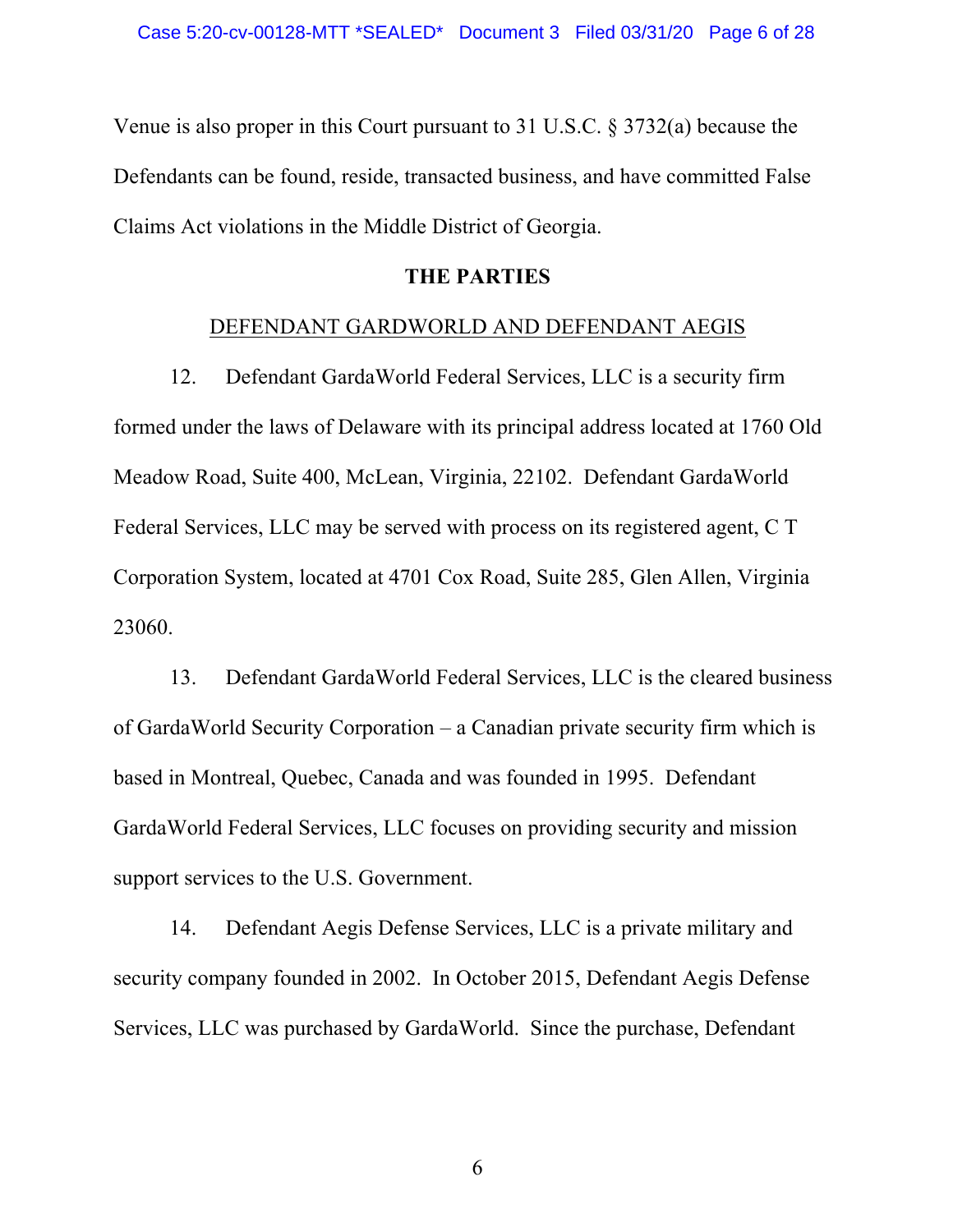Aegis Defense Services, LLC has transacted business as Defendant GardaWorld Federal Services, LLC.

 15. Defendant Aegis Defense Services, LLC is formed under the laws of Delaware with its principal address located at 1760 Old Meadow Road, Suite 400, McLean, Virginia, 22102. Defendant Aegis Defense Services, LLC may be served with process on its registered agent, C T Corporation System, located at 289 S Culver Street, Lawrenceville, Georgia 30046.

 16. While the Defendants are headquartered in McLean, Virginia, their employees undergo initial training at a facility in Perry, Georgia before being deployed to Afghanistan. Initial training spans more than thirty days and consists of classroom instruction as well as practical field application (which includes physical, tactical, and weapons training and testing). The Defendants also maintain an office at the training facility with dedicated employees to oversee the training of new hires. The training facility is located at 600 Perry Parkway, Perry, Georgia 31069 and is operated by Guardian Centers, LLC. As described more fully herein, it is at this facility in Perry, Georgia where the Defendants claim their employees received mandatory training classes when, in fact, the employees did not.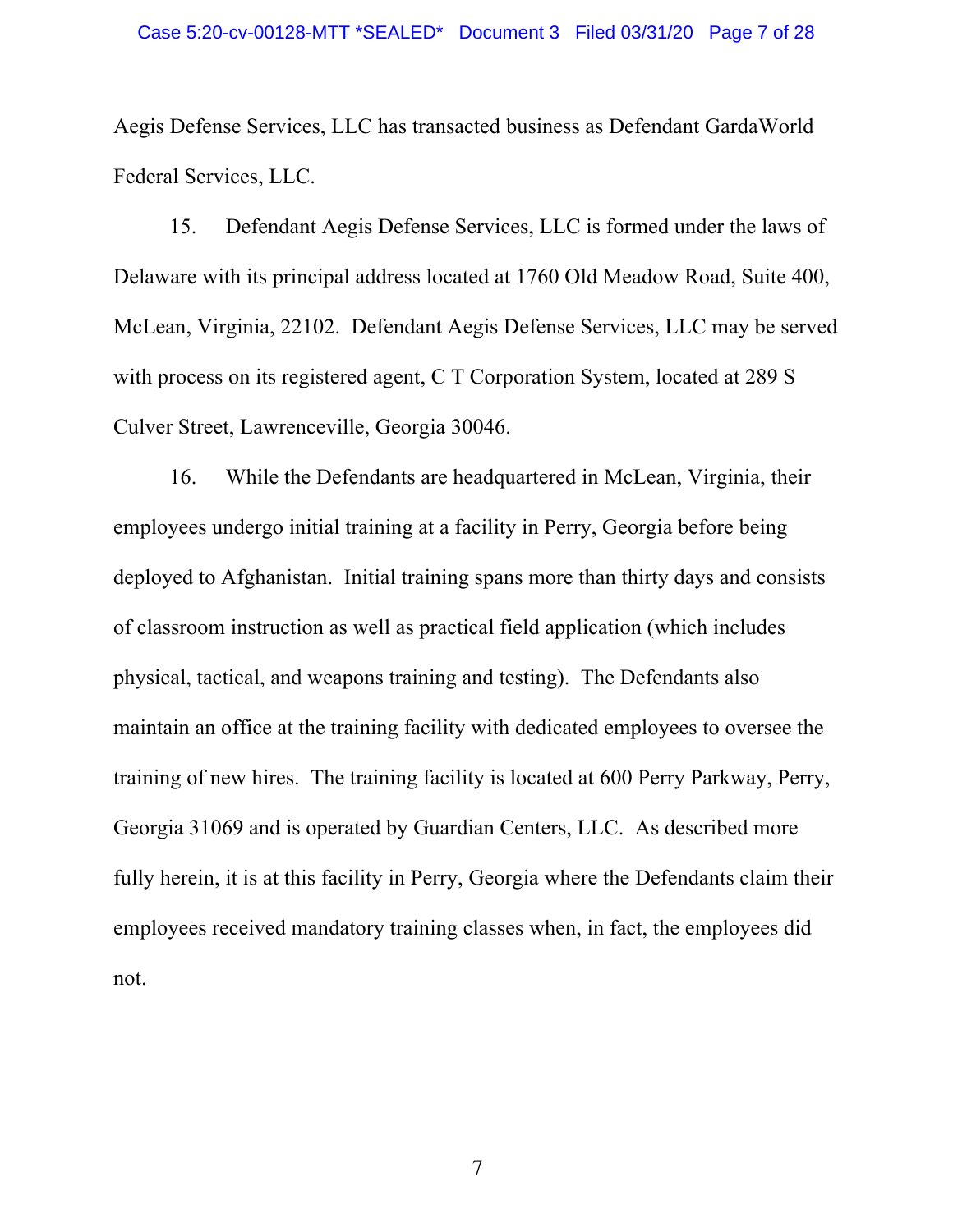#### RELATOR JUSTIN FAHN

 17. Relator Justin Fahn is a United States citizen and resident of the State of Florida who resides at 6457 Welannee Boulevard, Laurel Hill, Florida 325687.

 18. Relator has been employed by the Defendants since September 2016. Since February 2018, Relator has been a Unit Support Coordinator on the Emergency Response Team in Kabul, Afghanistan. In this role, Relator has both administrative and tactical duties. On the administrative side, Relator is responsible for making sure that approximately 50 employees are current with training and physical testing requirements under the terms of the Contract.

 19. Prior to his employment with the Defendants, Relator was a soldier in the United States Army for 20 years. He attained the rank of Sergeant First Class and retired in June 2016.

20. Relator has direct and independent knowledge of the Defendants' fraudulent conduct as it relates to the physical fitness testing and training requirements of their employees. He acquired this first-hand knowledge of the Defendants' fraudulent conduct during his employment with the Defendants.

 21. Relator brings this action under the qui tam provision of the federal False Claims Act. Relator shared all information with the United States prior to filing suit under seal. Relator complied with all statutory requirements placed on qui tam relators.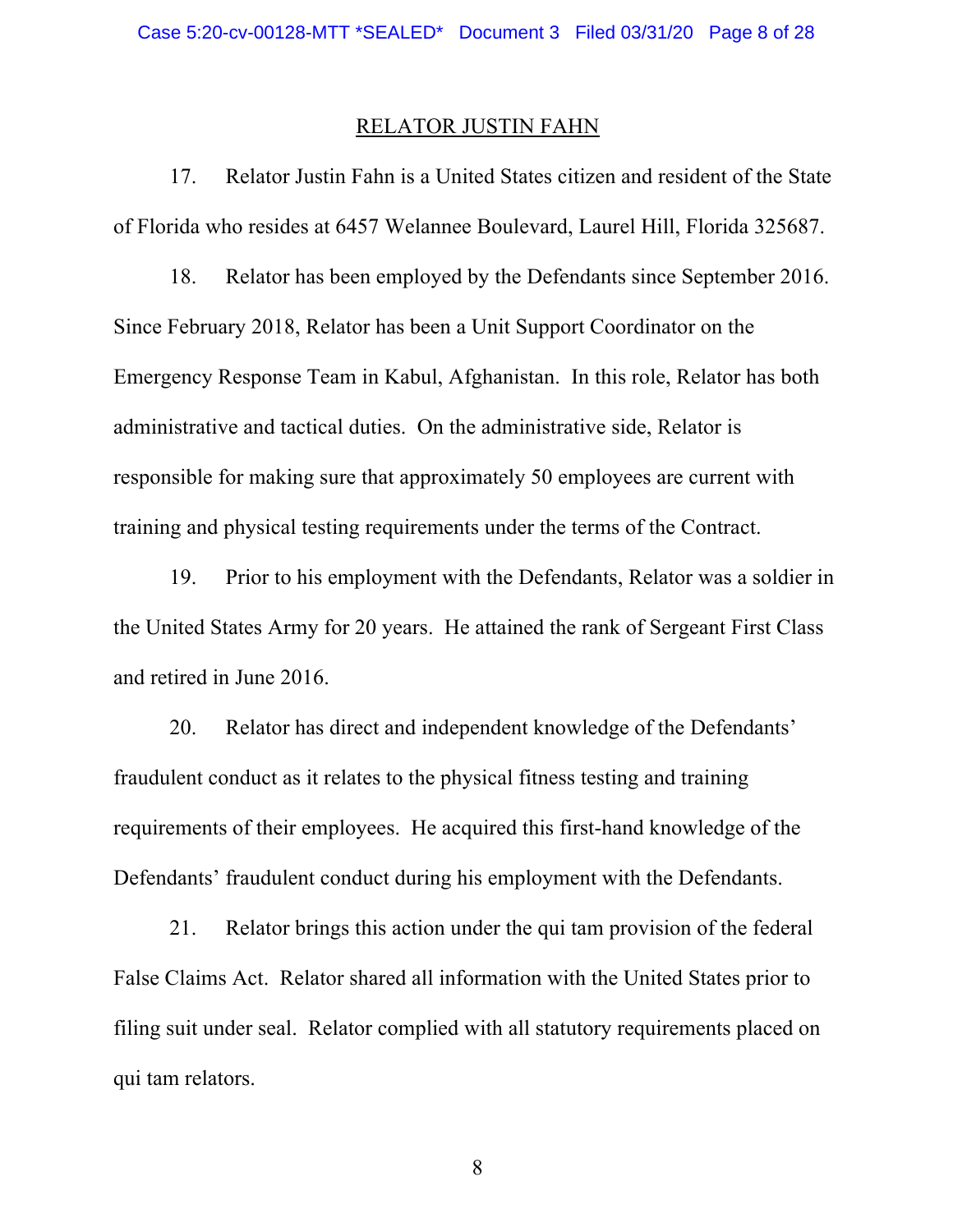### **LEGAL AUTHORITY**

## THE FALSE CLAIMS ACT (31 U.S.C. §§ 3729-3733)

 22. Relator has brought this action under the FCA on behalf of the United States to recover damages and civil monetary penalties from the Defendants for the fraudulent conduct detailed herein. The FCA provides that any person who knowingly presents, or causes to be presented, to the government a false or fraudulent claim for payment or approval is liable for (a) three times the amount of the damages sustained by the Government and (b) a civil penalty ranging from \$5,500 to \$11,000 for each such claim. *See*, 31 U.S.C. § 3729(a)(1); 28 C.F.R. § 85.3(a)(9).

## **FACTUAL ALLEGATIONS**

#### THE CONTRACT

23. The Bureau of Diplomatic Security ("DS") is the U.S. Department of State's law enforcement arm. The primary role of DS is to provide a safe and secure environment for the United States to conduct its foreign policy. Specifically, DS develops and implements the security programs that protect personnel who work at U.S. diplomatic missions around the world.

24. In September 2010, DS awarded the Worldwide Protective Services (WPS) contract – a multi-billion dollar, indefinite-delivery/indefinite-quantity contract – to eight contractors, including Defendant Aegis. In February 2016, DS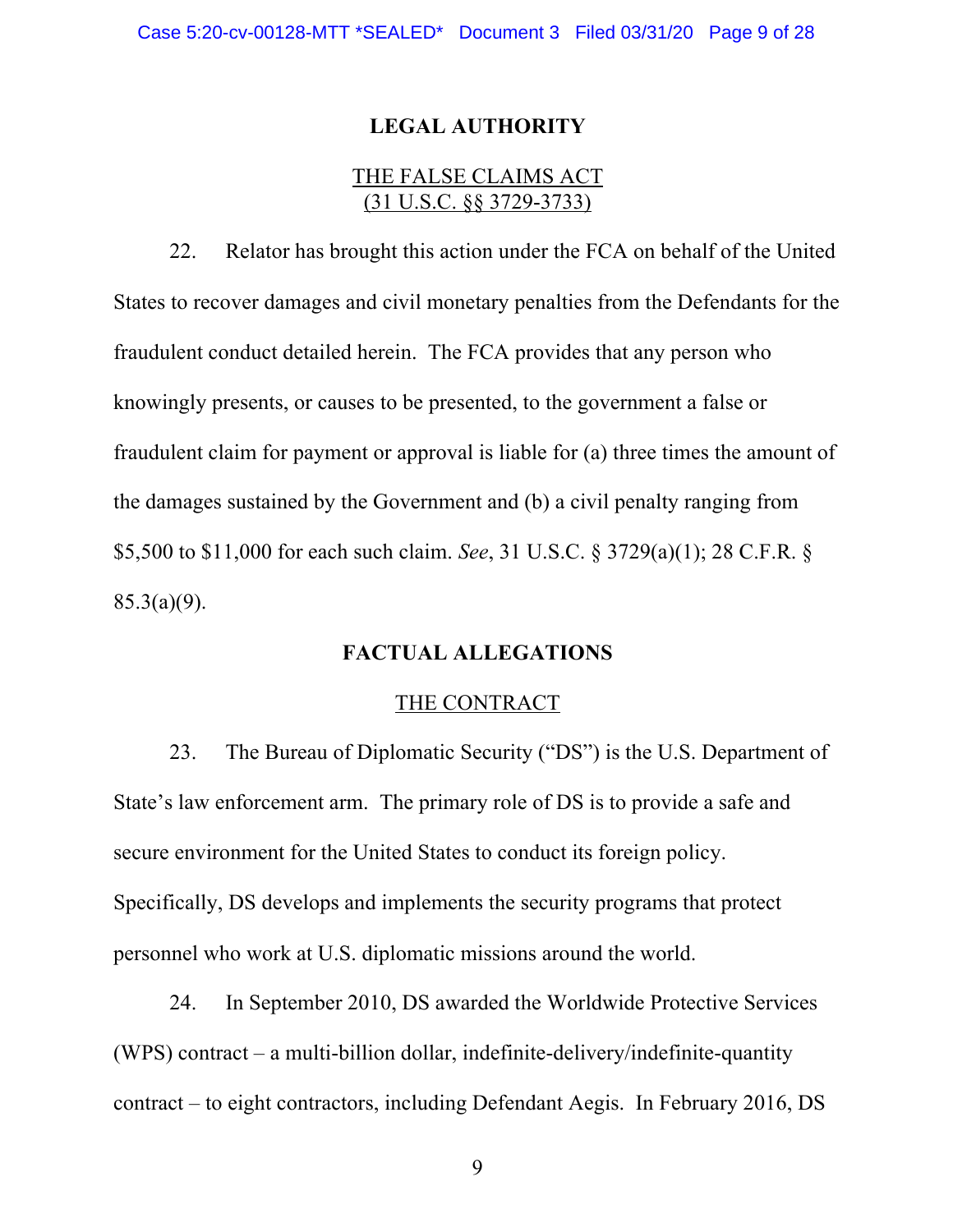awarded a follow-on contract, referred to as "WPS II," which is similar in scope and nature to WPS and was awarded to seven contractors, including the Defendants.

25. These contracts require the contractor to plan, manage, and provide static guard security services, protective movement security services, emergency response teams, and explosive detection security services.

26. Following the award of these contracts, DS released a number of task orders. Task orders are individual contracts that DS puts into place to protect specific assets around the world.

27. In 2011, DS awarded Task Order 10 under WPS to Defendant Aegis. Task Order 10 called on Defendant Aegis to provide static security services for the U.S. embassy and other diplomatic facilities within Kabul, Afghanistan (including Camp Alvarado, Camp Eggers, Camp Sullivan, and Camp Seitz). The task order was for 1 year, with the base period of performance beginning June 15, 2012, and had four option years.

28. Task Order 10 ended in December 2017, but it transitioned from the first WPS contract to WPS II. Under WPS II, it has been divided into two task orders: one for static security and one for movement security. These task orders – which includes Task Order 6 – were awarded to the Defendants and are currently active.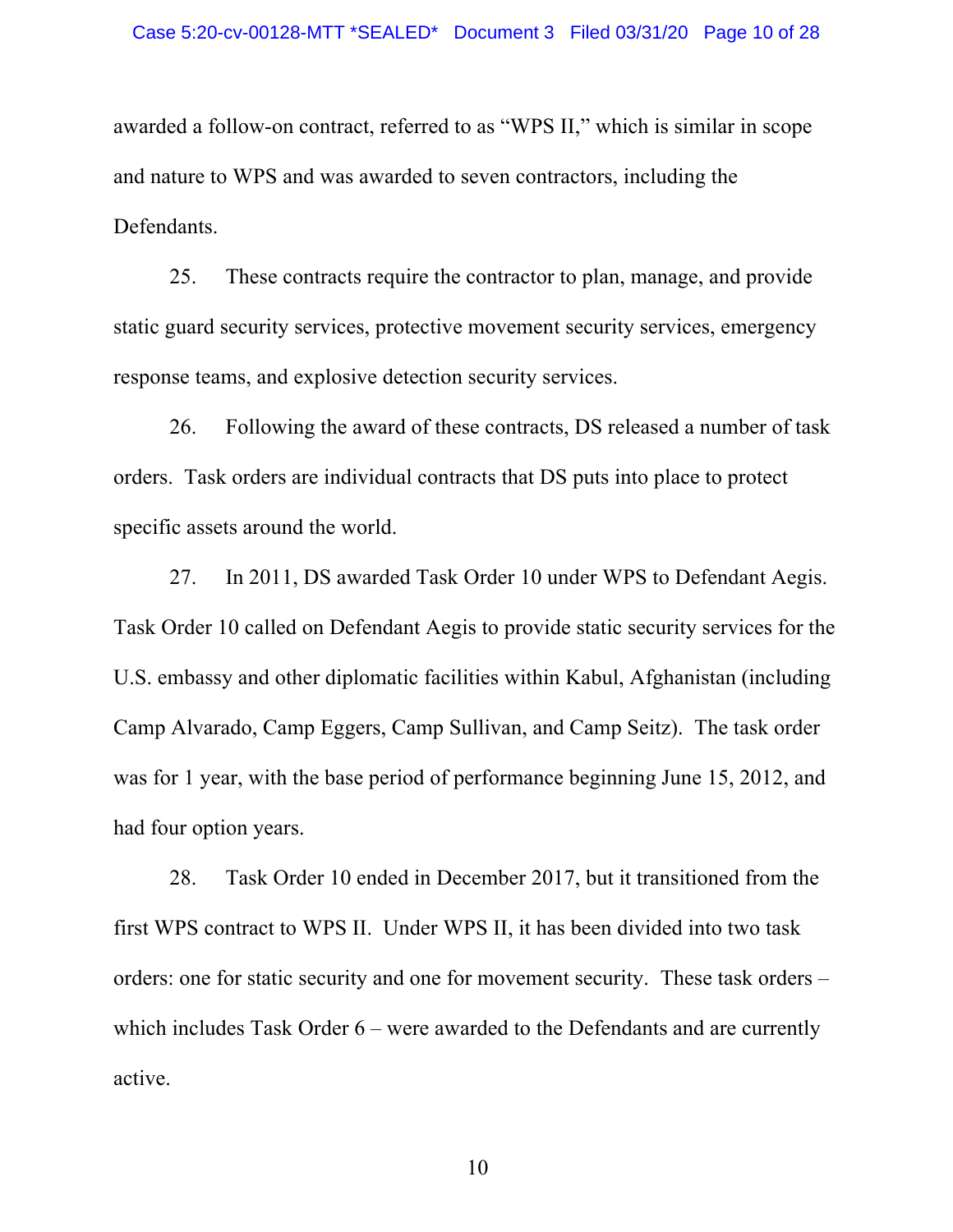29. Today, the Defendants have more than 1,000 employees in Afghanistan to carry out the purpose of these task orders.

30. Relator is a Unit Support Coordinator for the Defendants under Task Order 6. In this role, Relator is responsible for ensuring that approximately 50 of the Defendants' employees have passed requisite physical fitness testing and completed requisite training classes.

# PHYSICAL FITNESS TESTING REQUIREMENTS

31. The contracts awarded to the Defendants contain a Statement of Work ("SOW"). Section C.10.4.3 of the SOW concerns "*Physical Fitness Testing*."

32. Subsection A of C.10.4.3 states: "*On a not less than semiannual basis, the Contractor shall conduct physical fitness testing for all Contractor personnel performing work under this contract and subject to the physical fitness standards established in Attachment 1, 'Personnel and Canine Qualifications and*  Responsibilities."<sup>1</sup> It goes onto state: "*This requirement begins upon the individual's first billable day through the end of the three hundred [and] sixty five* 

<sup>&</sup>lt;sup>1</sup> Attachment 1 sets forth various job positions and the requirements for each job position, including completing a "*WPS Physical Readiness Test*" at a certain performance level and "*maintain[ing] that fitness level for the duration of his/her service on the task order*." Appendix N, which is also attached to the contract, is labeled "*DS Physical Readiness Testing Protocols and Standards*" and contains the components of the physical fitness tests that each employee must undergo. This includes the number of push-ups, sit-ups, and the timing of a 1.5 mile run based on age and gender.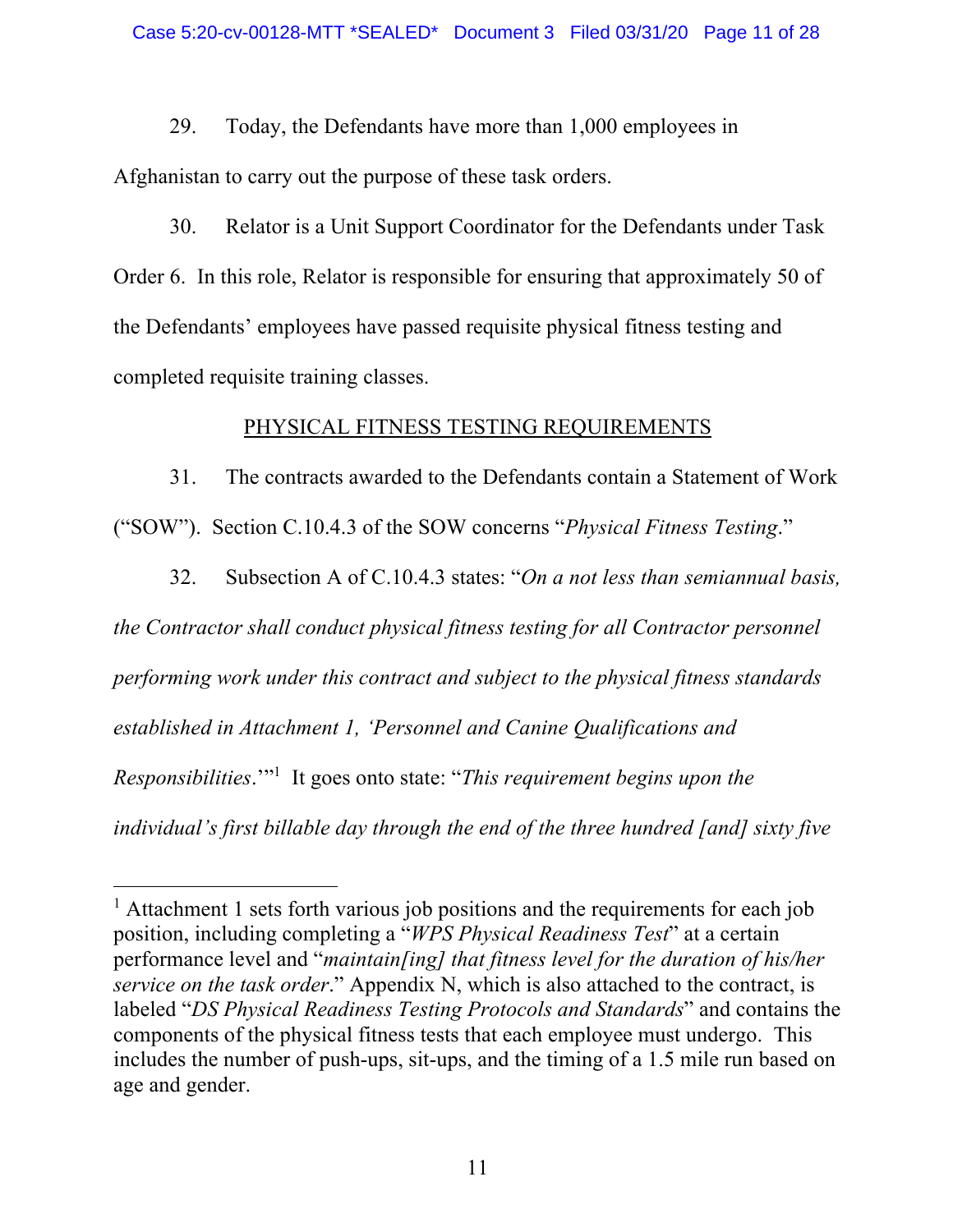*(365) calendar days following, and then begins again on the first calendar day following while the individual is still working on the TO*."

33. Subsection C states as follows: "*Deliverable – Weekly, by noon on Friday of the previous week, the Contractor shall prepare and submit a 'Projected Physical Fitness Qualification Schedule' in Microsoft Excel format that identifies, at a minimum, the planned qualification dates, location, identity of the individual being tested to DS/RSO COR and DS/OPO/WPS GTM. When any changes are made to this projected qualification schedule during the week of testing, immediately inform (verbally) the aforementioned Government officials*." This qualification schedule is referred to as "Weekly Field Report" or "WFR".

34. Section F states as follows: "*Deliverable – Quarterly (January, April, July, October), the Contractor shall accurately complete and submit (via email) a "Physical Fitness Qualification Status Report" in the required format to DS/OPO/WPS COR and GTM and DS/RSO COR*."<sup>2</sup>

35. The Contract explains: "*Contractor personnel who fail any portion of the semiannual or Government-directed physical fitness testing shall be considered unqualified to perform services under the contract until such time as they pass the complete test*." *See*, Subsection G of SOW C.10.4.3.

<sup>&</sup>lt;sup>2</sup> "COR" refers to Contracting Officer's Representative. "GTM" refers to Government Technical Monitor.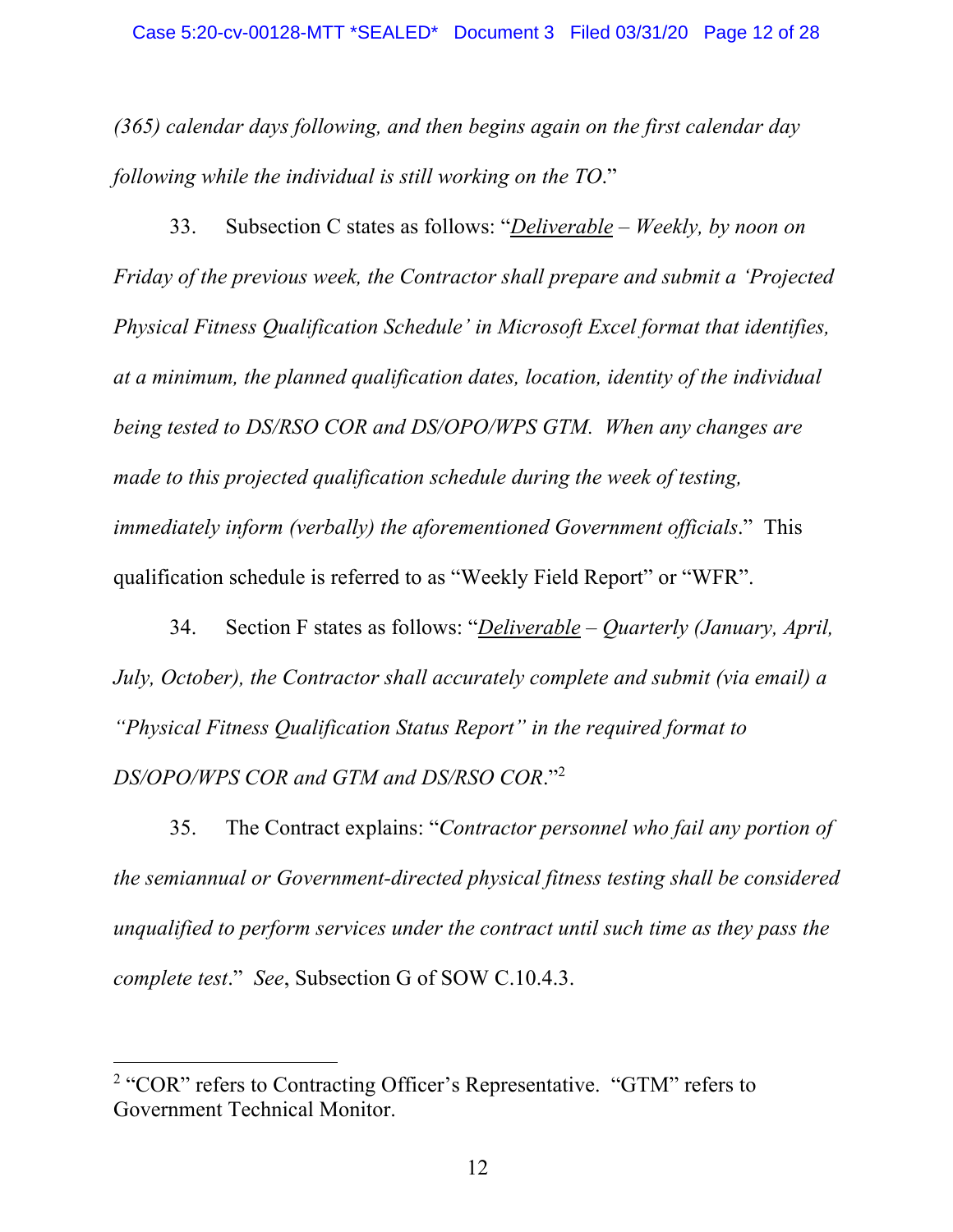36. DS also has regulations and standard operating procedures which require the Defendants to maintain documents verifying that employees properly underwent and passed physical fitness testing.

 37. The verifying documents include what is referred to as a "clean sheet" and a certification. The clean sheet lists the employees' testing scores and is signed by a witness. The certificate is signed by a Government Technical Monitor ("GTM") and affirms that the employee passed the PEB.

 38. The Defendants maintain the WFR, clean sheet, and certification in an electronic database. The Defendants also maintain a spreadsheet which they refer to as a "PEB Tracker." The PEB Tracker shows each employee, their PEB testing date, the testing scores, and the individual who verified that the employee took and passed the test.

 39. Since at least March of 2014, the Defendants have engaged in a systematic scheme to defraud the United States by falsely certifying that its employees have undergone and passed the mandatory physical fitness testing.

#### EXAMPLES OF FRAUD INVOLVING PHYSICAL FITNESS TESTING

40. Robert Smith: Employee Robert Smith ("Employee Smith") is the Operations Manager for the Defendants. He is the highest-ranking and highestpaid employee in Afghanistan. Employee Smith is ultimately in charge of ensuring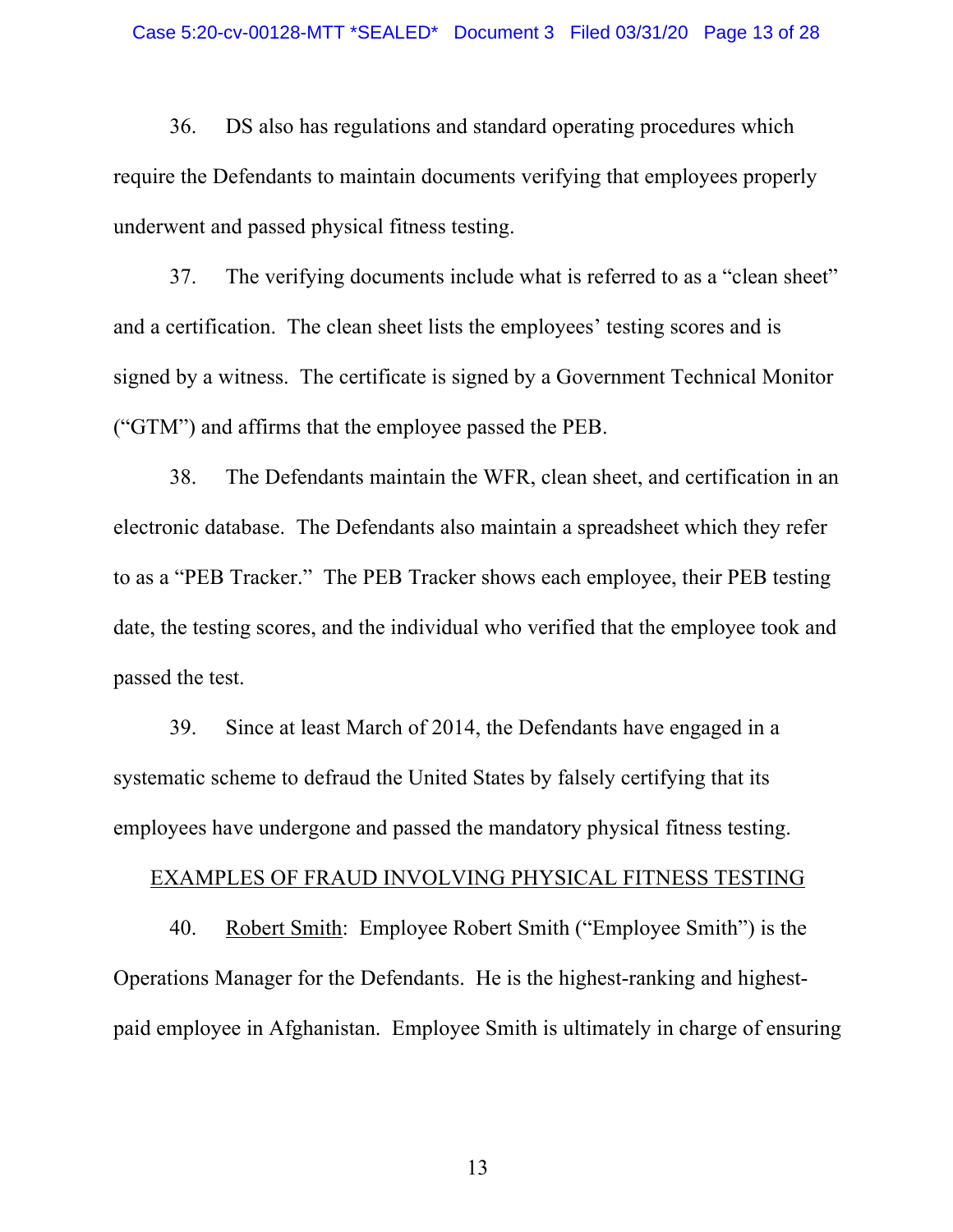that the Defendants properly bill the United States for the services of their employees in Afghanistan.

 41. The PEB Tracker shows that Employee Smith underwent and passed a PEB on March 23, 2019, but there is no clean sheet or certification for this PEB. The PEB Tracker also states that Employee Smith's PEB was verified by "*Unknown*." In other words, there is no proof that Employee Smith ever underwent or passed a PEB.

 42. Despite being unbillable, the Defendants have inappropriately billed the Government for Employee Smith since at least March 23, 2019.

 43. Robert Jenkins: Employee Robert Jenkins ("Employee Jenkin") is the Deputy Operations Manager ("DOMSEC") and one of the Defendants' highest paid employees in Afghanistan. Employee Jenkins substitutes as the Operations Manager when Employee Smith is on leave.

 44. The PEB Tracker shows that Employee Jenkins underwent and passed a PEB on March 23, 2019, but there is no clean sheet or certification for this PEB. The PEB Tracker also states that Employee Jenkins' PEB was verified by "*ITI*," which refers to another employee of the Defendants (an Integration and Training Instructor). A PEB is required to be verified by a GTM. In other words, there is no proof that Employee Jenkins ever underwent and passed a PEB.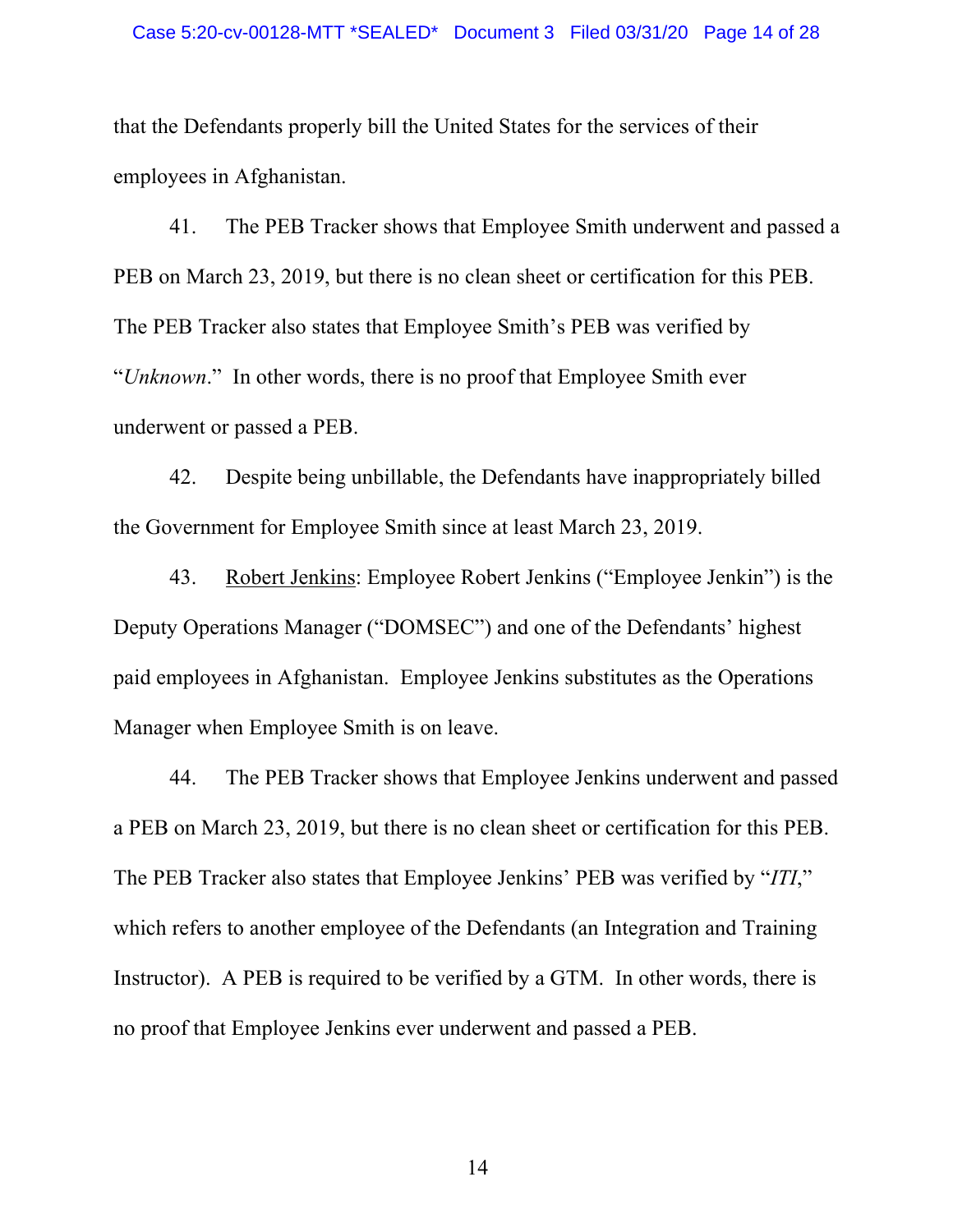45. Despite being unbillable, the Defendants have inappropriately billed the Government for Employee Jenkins since at least March 23, 2019.

 46. William "Don" Taylor: Employee William Taylor ("Employee Taylor") is the Training Manager and the head of the Defendants' training team in Afghanistan under Task Order 6. The training team is comprised of approximately 23 employees. These employees are charged with the responsibility of making sure that the Defendants are in compliance with the training and testing requirements of the Contract.

 47. The PEB Tracker shows that Employee Taylor underwent and passed a PEB on March 23, 2019, but there is no WFR, clean sheet, or certification for this PEB. The PEB Tracker also states that Employee Taylor's PEB was verified by "*ITI*," which refers to another employee of the Defendants. A PEB is required to be verified by a GTM. In other words, there is no proof that Employee Taylor ever underwent and passed a PEB.

 48. Despite being unbillable, the Defendants have inappropriately billed the Government for Employee Taylor since at least March 23, 2019.

 49. Jose Martinez: Employee Jose Martinez ("Employee Martinez") is on the training team and is a firearms instructor. Employee Martinez substitutes for Employee Taylor as the Training Manager when Employee Taylor is on leave.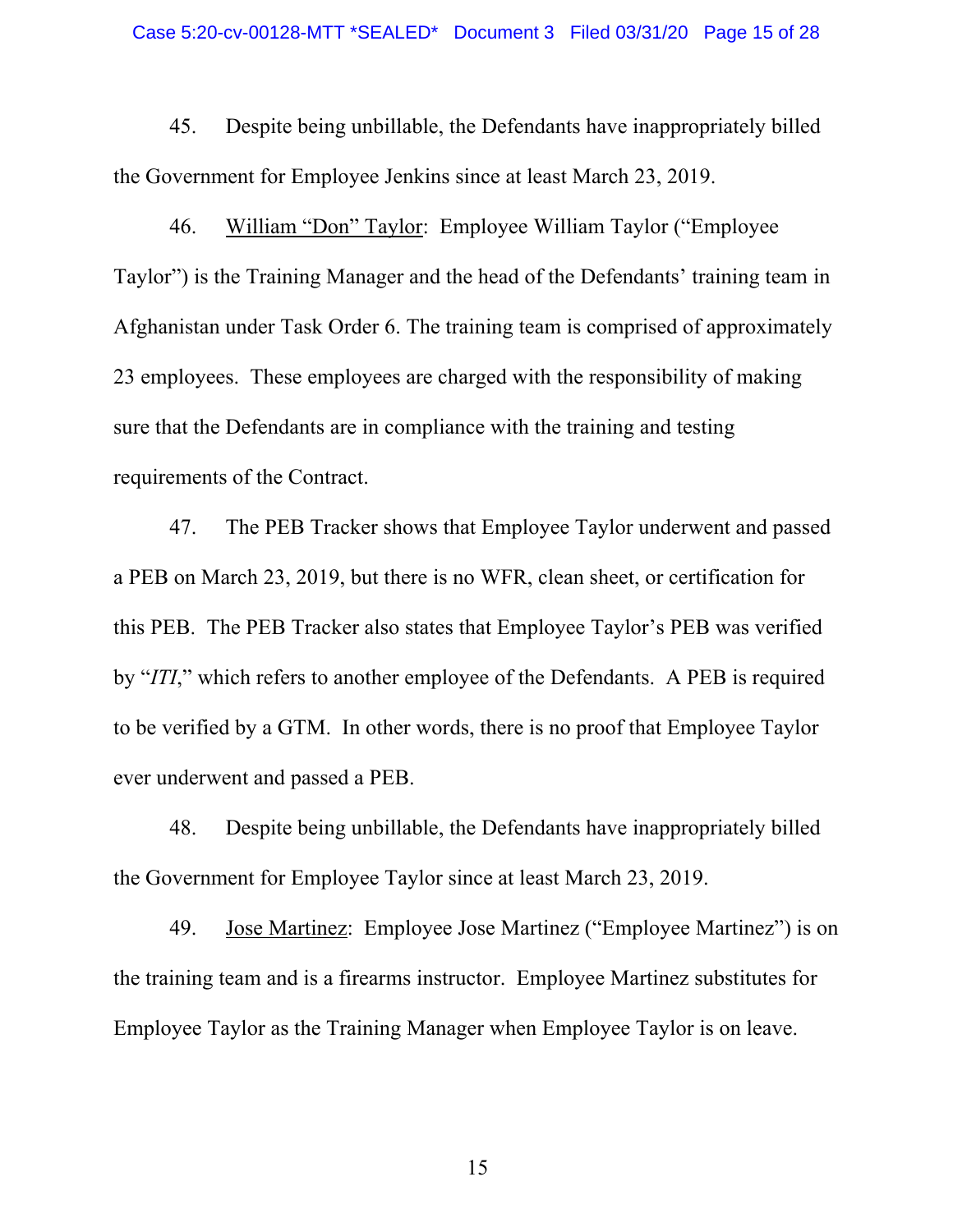50. The PEB Tracker shows that Employee Martinez underwent and passed a PEB on December 25, 2019, but there is no WFR, clean sheet, or certification for this PEB. The PEB Tracker also states that Employee Martinez's PEB was verified by "*Owens*," but there was no GTM named Owens at the time of the PEB. A PEB is required to be verified by a GTM. In other words, there is no proof that Employee Martinez ever underwent a PEB.

 51. Even more concerning is the fact that Employee Martinez did not arrive in Afghanistan until December 30, 2019, and therefore, he could not have taken the PEB on December 25, 2019.

 52. Despite being unbillable, the Defendants have inappropriately billed the Government for Employee Martinez since at least December 25, 2019.

 53. Brian Bailey and Lewis Dooley: Employee Brian Bailey ("Employee Bailey") and employee Lewis Dooley ("Employee Dooley") are members of the training team and hold the title of Integration and Training Instructor.

 54. The PEB Tracker shows that Employee Bailey and Employee Dooley underwent and passed PEBs on June 19, 2019 and June 20, 2019, respectively. There is a clean sheet and a certification for each PEB, but there is no WFR.

 55. Interestingly, the clean sheet and certification for Employee Bailey's PEB are signed by Employee Dooley, and the clean sheet and certification for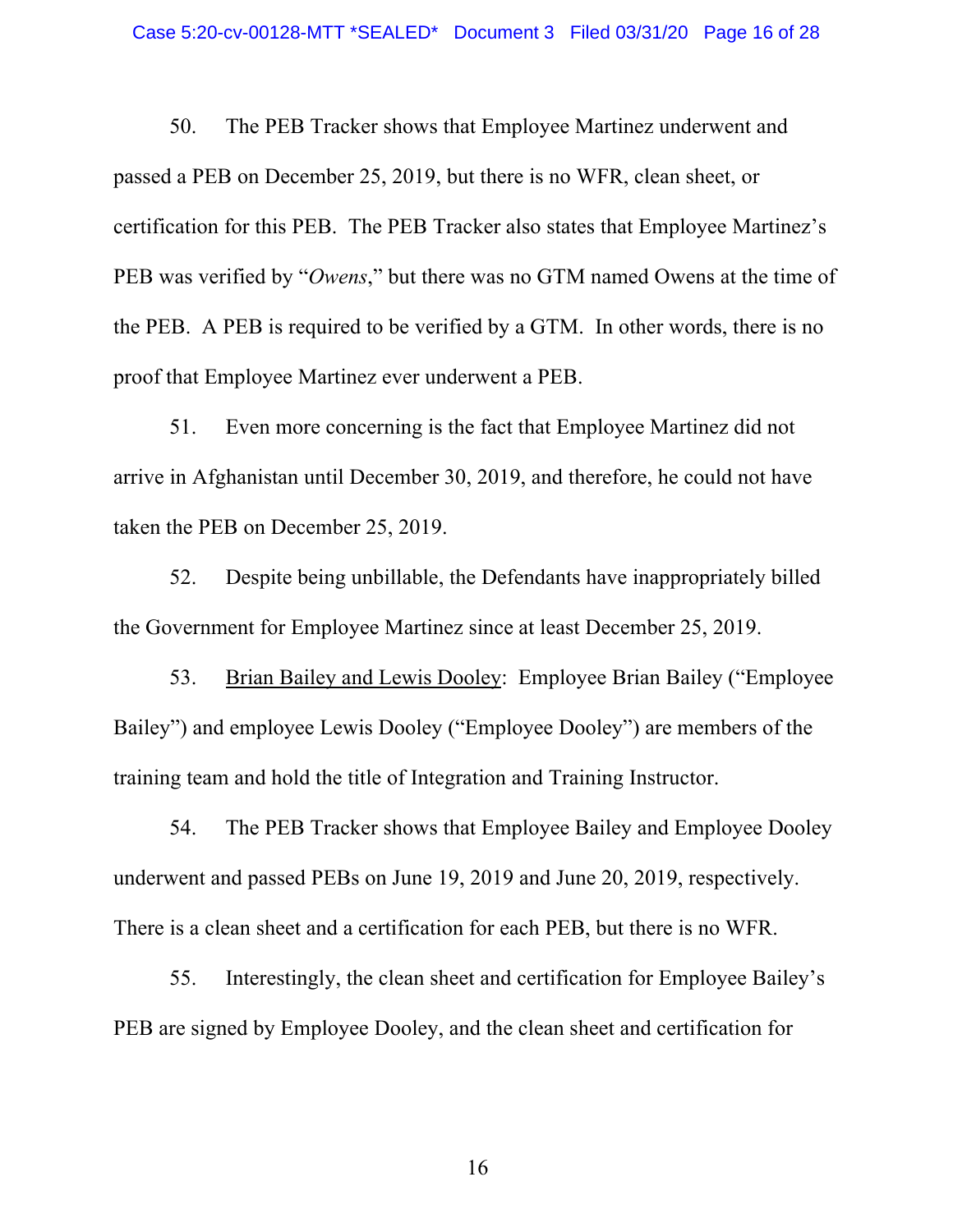Employee Dooley's PEB are signed by Employee Bailey. There is no GTM signature for Employee Bailey's certification.

 56. Upon information and belief, Employee Bailey and Employee Dooley never took their required PEBs. Rather, Employee Bailey and Employee Dooley forged the necessary paperwork for one another to suggest that they had taken and passed the PEB.

 57. Despite being unbillable, the Defendants have inappropriately billed the Government for Employee Bailey and Employee Dooley since at least June 19, 2019.

 57. Todd Shields: Employee Todd Shields ("Employee Shields") is an Administrative and Logistics Security Specialist. One of Employee Shields' responsibilities is to prepare and maintain records so that billing is proper.

 58. The PEB Tracker shows that Employee Shields underwent and passed a PEB on February 25, 2020, but there is no clean sheet or certification for this PEB. The PEB Tracker also states that Employee Shields' PEB was verified by "*Dooley*," an employee of the Defendants. A PEB is required to be verified by a GTM. In other words, there is no proof that Employee Shields ever underwent and passed a PEB.

 59. Despite being unbillable, the Defendants have inappropriately billed the Government for Employee Shields since at least February 25, 2020.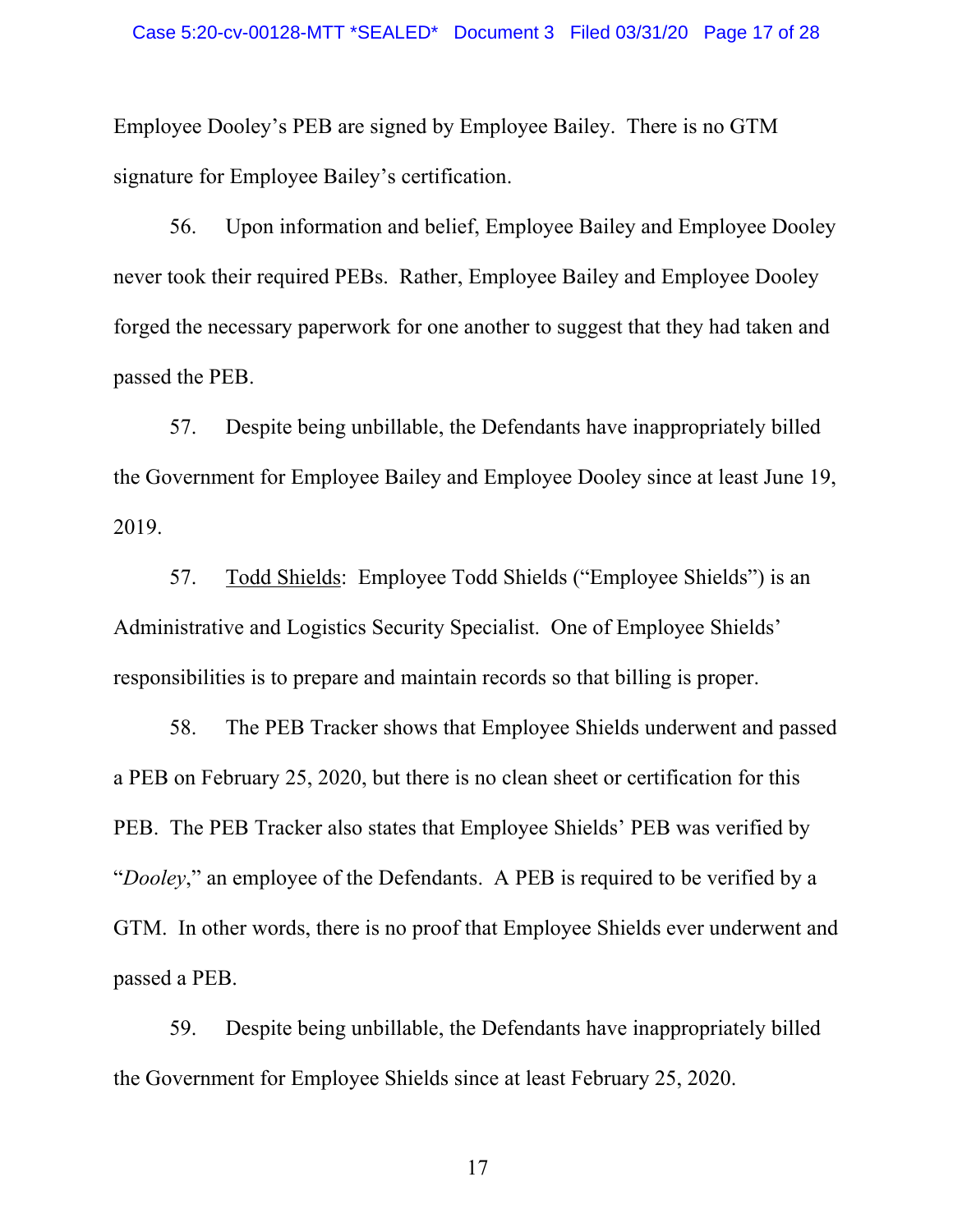60. Bradley Jones: Employee Bradley Jones ("Employee Jones") provides information technology support. The PEB Tracker shows that Employee Jones underwent and passed a PEB on June 11, 2019, but there is no WFR, clean sheet, or certification for this PEB. The PEB Tracker also states that Employee Jones' PEB was verified by "*ITI*," which refers to another employee of the Defendants. A PEB is required to be verified by a GTM. In other words, there is no proof that Employee Jones ever underwent a PEB.

 61. Despite being unbillable, the Defendants have inappropriately billed the Government for Employee Jones since at least February 25, 2020.

 62. Kristen Carter: The PEB Tracker shows that employee Kristen Carter ("Employee Carter") underwent and passed a PEB on October 27, 2019. While a clean sheet and a certificate do exist, there is no WFR for Employee Carter's PEB.

 63. The certificate is signed by Employee Taylor, the Training Manager. The PEB Tracker also states Employee Carter's PEB was verified by "*ITI*." The certificate, however, is not signed by a GTM as is required.

 64. Upon information and belief, Employee Taylor conducted Employee Carter's PEB in private and forged her fitness test scores. It is well known that Employee Taylor and Employee Carter were having a romantic relationship at the time and that Employee Carter was trying to obtain a promotion.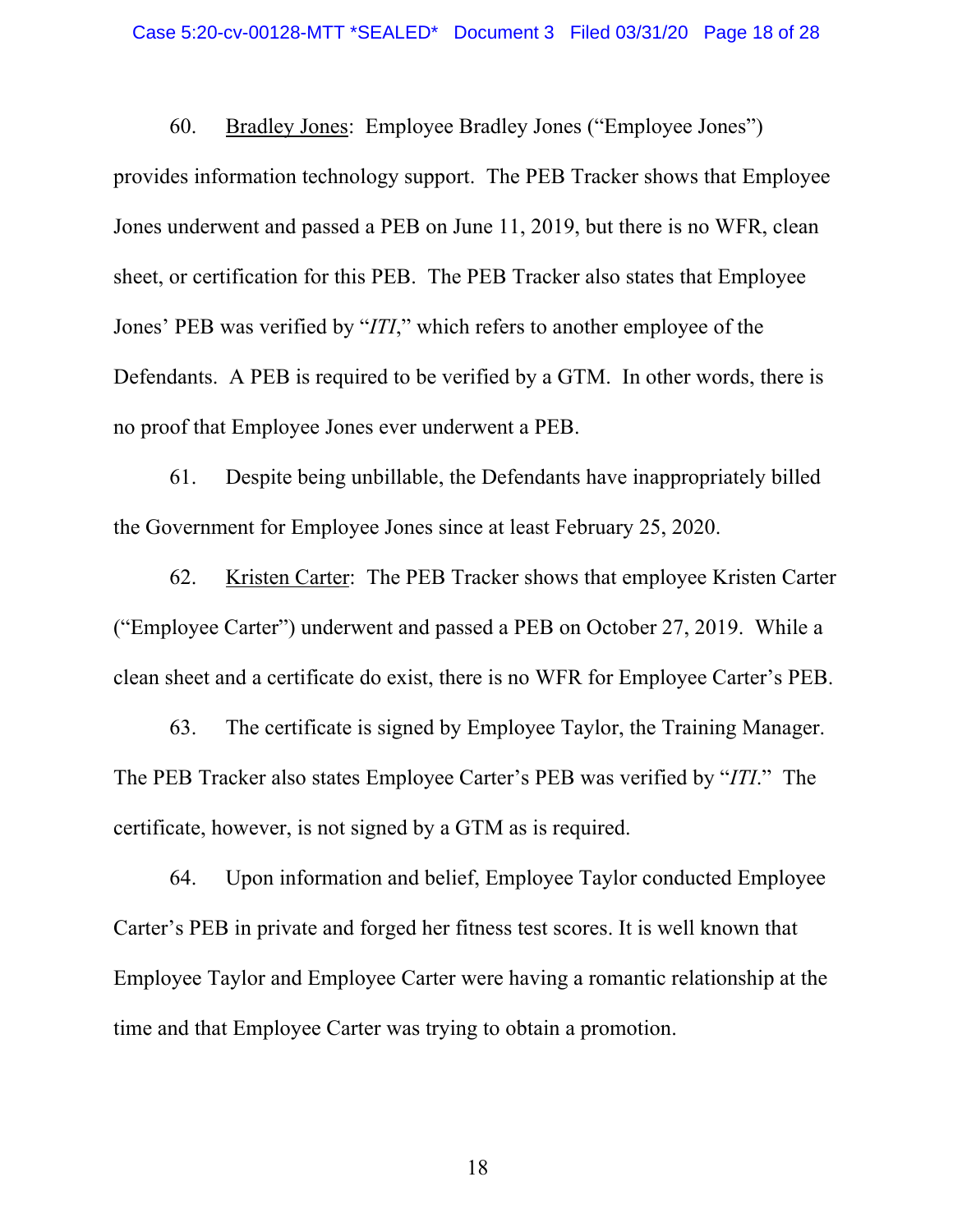65. The clean sheet is signed by employee Johnny Gonzalez ("Employee Gonzalez"). Upon information and belief, Employee Taylor asked Employee Gonzalez to sign the clean sheet despite the fact that Employee Gonzalez did not witness the PEB. Knowing that he did not witness Employee Carter's PEB and that the scores on the clean sheet were false, Employee Gonzalez nonetheless signed the clean sheet.

 66. The scores reflected on Employee Carter's clean sheet were excellent, and, as a result of the fabricated scores, Employee Carter received the promotion she was trying to obtain.

 67. Despite being unbillable, the Defendants have inappropriately billed the Government for Employee Carter since at least October 27, 2019.

 68. For each of the employees discussed above, the Defendants sent quarterly reports to the United States stating that the employees had properly and timely passed their PEBs. The Defendants also created and maintained certifications stating that the employees had properly and timely passed their PEBs in case the United States ever conducted an audit in the future. The statements contained within these certifications and reports were false, and the Defendants knew they were false.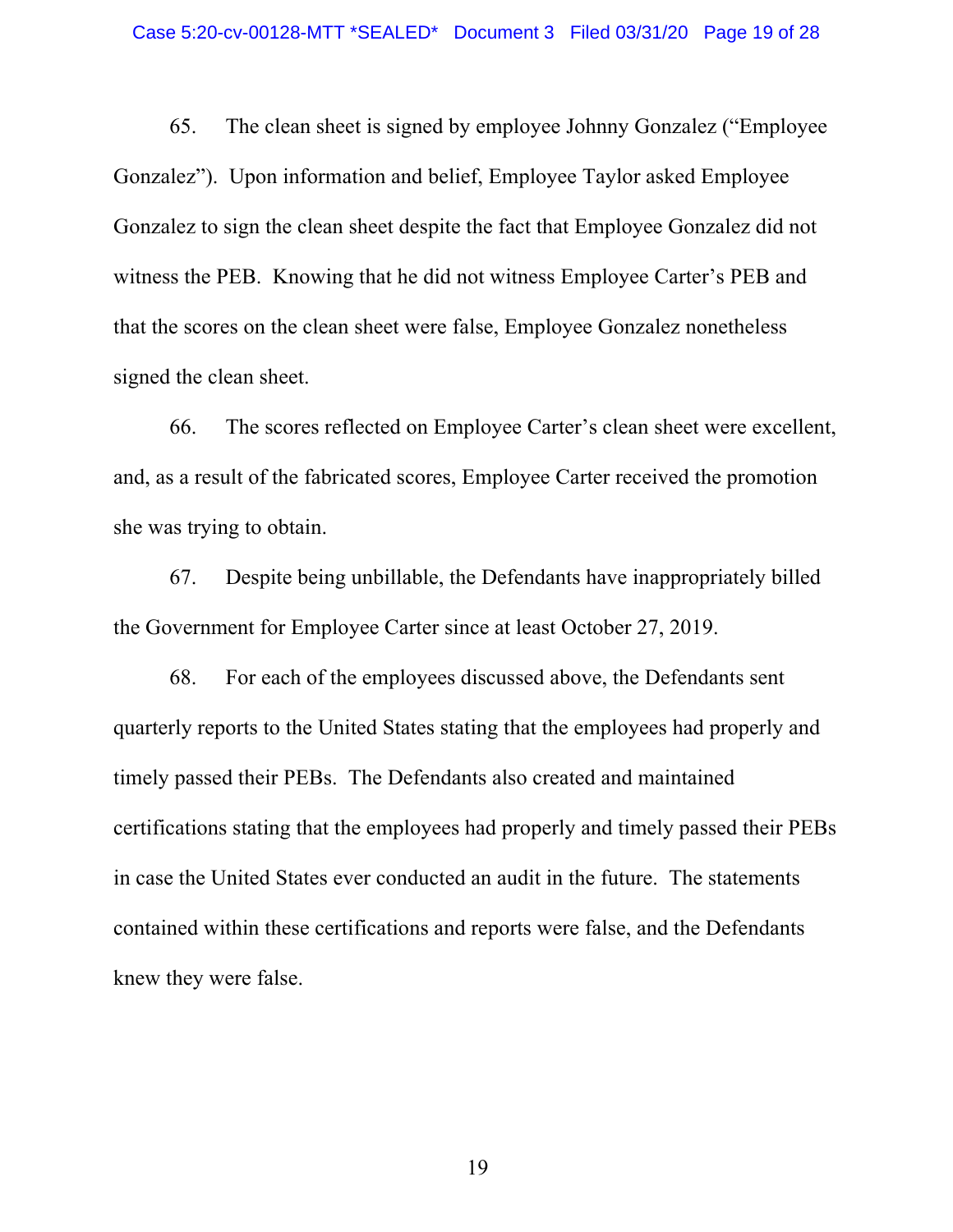69. For each of the employees discussed above, the Defendants billed the Government for the time and services of the employees despite the fact that each employee was unbillable.

 70. In each instance of billing described above, the Defendants falsely certified that the terms of the contract had been met and that the Defendants had not made any false statements in connection with the billing.

#### TRAINING REQUIREMENTS

 71. Section C.8.5.2.9 defines "*Training Services*." Subsection (A) provides: "*The Contractor shall design and implement a training program for their candidates/personnel, incorporating the training and qualification requirements set forth in this contract, the TO, and Attachments 2, 'Training' and 3, 'Firearms Qualifications Standards,' as addressed in the Contractor's 'Training*  Management Plan...<sup>''3</sup>

 72. Subsection (F)(1)(a) provides: "*The Contractors shall:... Provide WPS II basic training... and ensure that all candidates successfully complete this training prior to their deployment to and starting work at the TO performance location*."

<sup>&</sup>lt;sup>3</sup> Attachment 2 of the Contract contains a comprehensive list of classes employees are required to undergo and complete in order to be billable.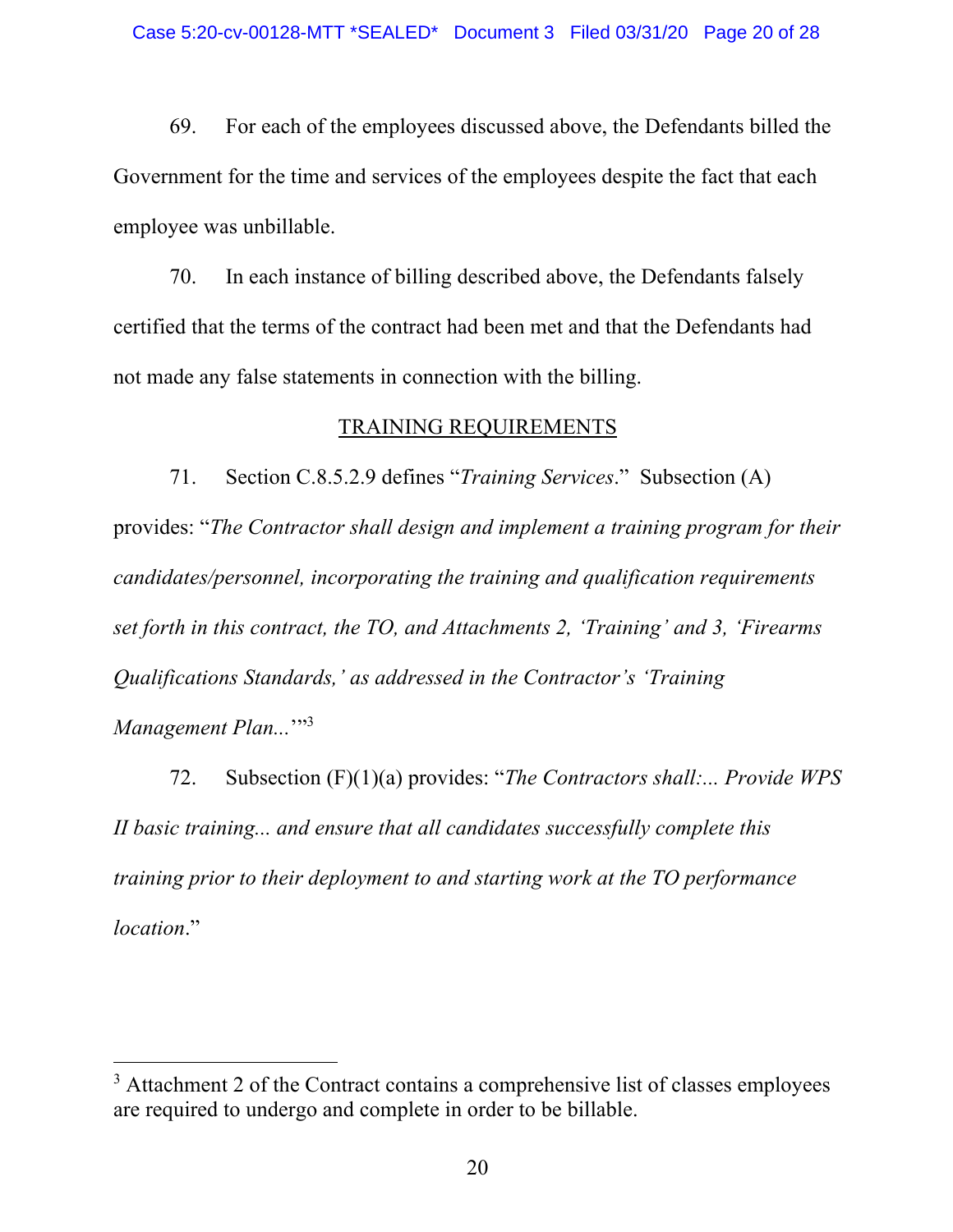73. Subsection (F)(1)(b) provides: "*Deliverable* - *Develop and use their own lesson plans or, when available, DS/OP/WPS-provided/approved lesson plans, which comply with the DS' training curriculum.... All Contractor developed lesson plans shall be electronically submitted to DS/OP/WPS for approval prior to use..*."

 74. Subsection (F)(1)(e) continues: "*Deliverable – Upon the completion of each course, submit (via email) a 'WPS II Basic Training Status Report' in the required Microsoft Excel format to DS/OPO/WPS*."

75. Subsections  $(F)(2)$  through  $(F)(14)$  provide other training requirements that the Defendants are required to ensure their employees undergo. These requirements include, but are not limited to, operations management training, tactical operations center training, security equipment training, annual inservice training for Protective Services Personnel (which requires the Contractor to ensure that these employees complete a minimum of sixteen hours of in-service training), annual in-service training for Guard Service Personnel (which requires the Contractor to ensure that these employees receive forty hours of in-service refresher training), weapons training and qualifications, and cultural awareness training.

 76. The annual in-service training, weapons training, and cultural awareness training all require the Defendants to submit a training class schedule to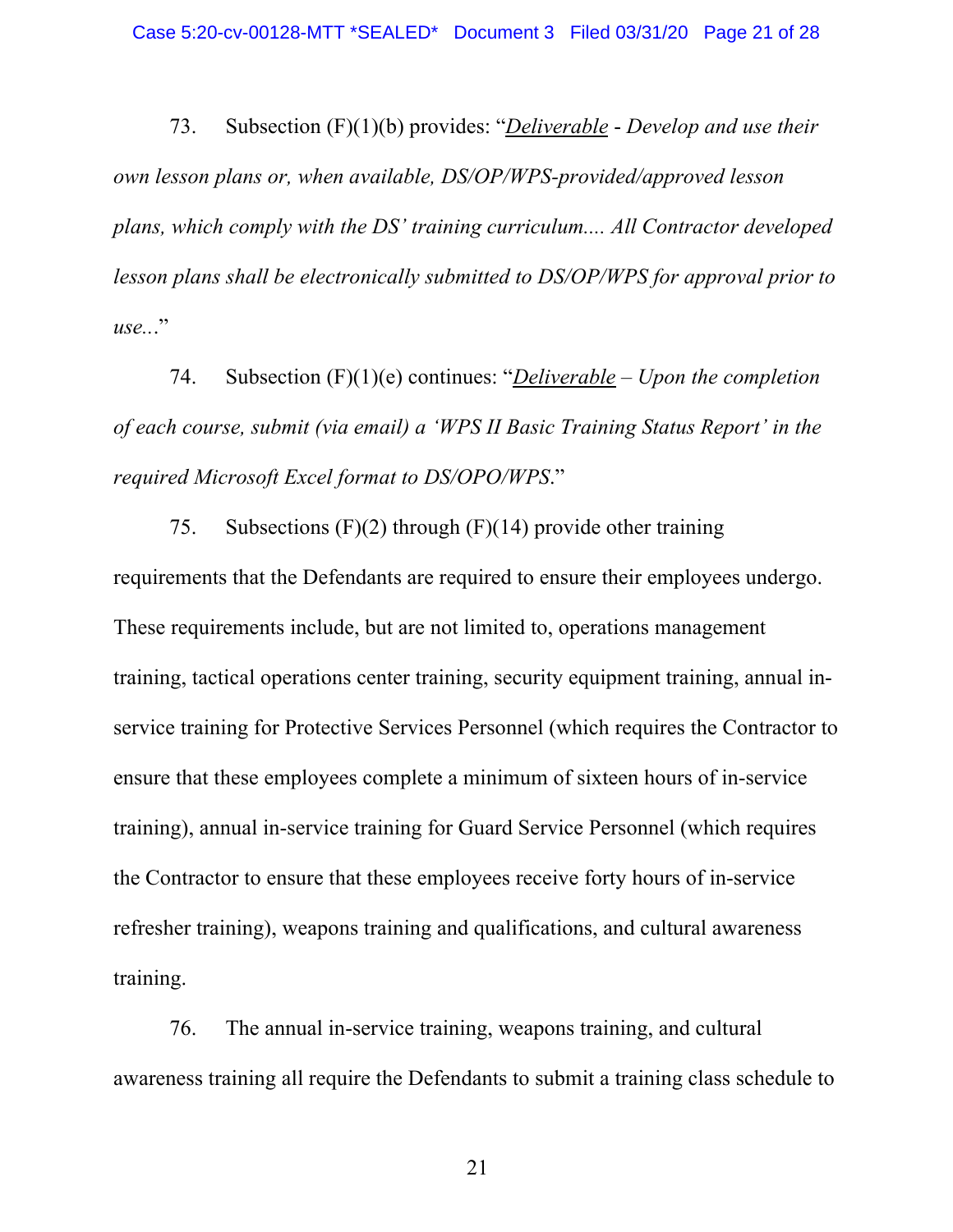the COR and GTM by noon on the Friday of the previous week before the class. To show that the Defendants are in compliance with the training requirements, the Defendants must also submit monthly or quarterly reports to the United States.

 77. Since at least March of 2014, the Defendants have engaged in a systematic scheme to defraud the U.S. Government by falsely certifying that their employees have undergone and completed required training classes.

### EXAMPLES OF FRAUD INVOLVING TRAINING CLASSES

 78. On December 20, 2019, employee Bryan Bailey, an Integration and Training Instructor for the Defendants, sent an email to Relator with a list of employees "*that need training and need classes they were supposed to get while they went through initial training*."

79. The list included the names of 44 employees who were missing required training classes.

 80. For example, the attachment lists Jeffery Palmer ("Employee Palmer"), a Unit Support Coordinator assigned to the embassy in Kabul, as not having completed a class titled: "*Personnel recoveries (structures), Active Shooter PE*." Employee Palmer had been an employee of the Defendants and working in Afghanistan for more than five years.

 81. Despite being unbillable, the Defendants inappropriately billed the Government for Employee Palmer.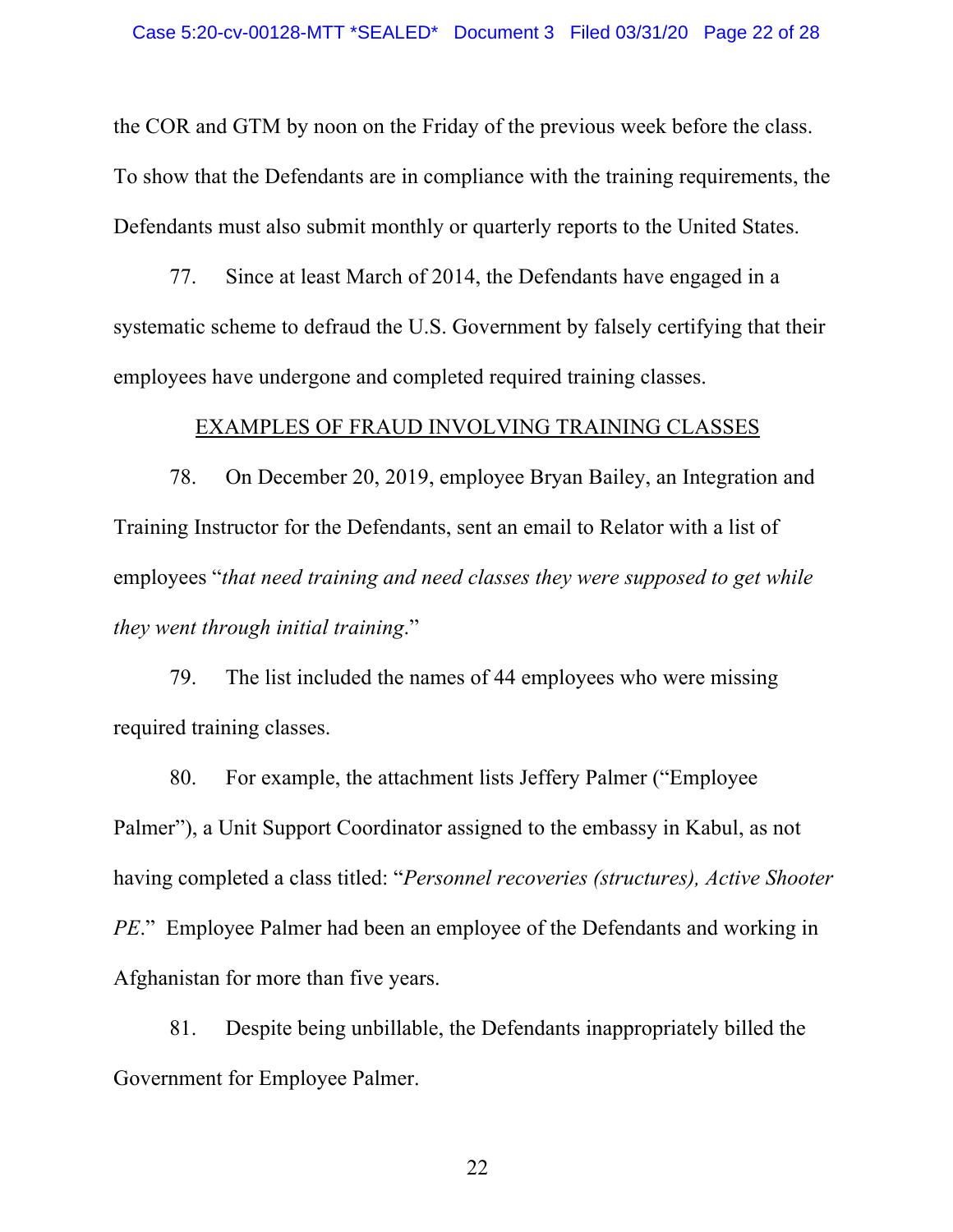82. As another example, the attachment lists Luis Rivera ("Employee Rivera"), a Protective Security Specialist, as not having completed the following classes: "*Deadly Force, PPE, Explosive Counter, Intel Brief, Vehicle Search, Enemy TTP, WAE, SUT, IMT, Land Nav, Cultural Awareness*." Employee Rivera had been an employee of the Defendants and working in Afghanistan for approximately two years before he resigned in November 2019.

 83. Despite being unbillable, the Defendants inappropriately billed the Government for Employee Rivera.

 84. As another example, the attachment lists Patrick Fisher, a Guard Site Supervisor at the embassy, as not having completed the following classes: "*Use of Force/Force Continuum*." Employee Fisher has been an employee of the Defendants and working in Afghanistan for approximately five years.

 85. Despite being unbillable, the Defendants inappropriately billed the Government for Employee Rivera.

 86. On March 7, 2020, Lewis Dooley, an Integration and Training Officer for the Defendants, sent an email to Relator with an attachment showing a list of 39 of the Defendants' employees who had not undergone the requisite training. The email explains: "*This training is high priority and needs to be completed by Tuesday 10 March. This was another schoolhouse issue that needs correcting.*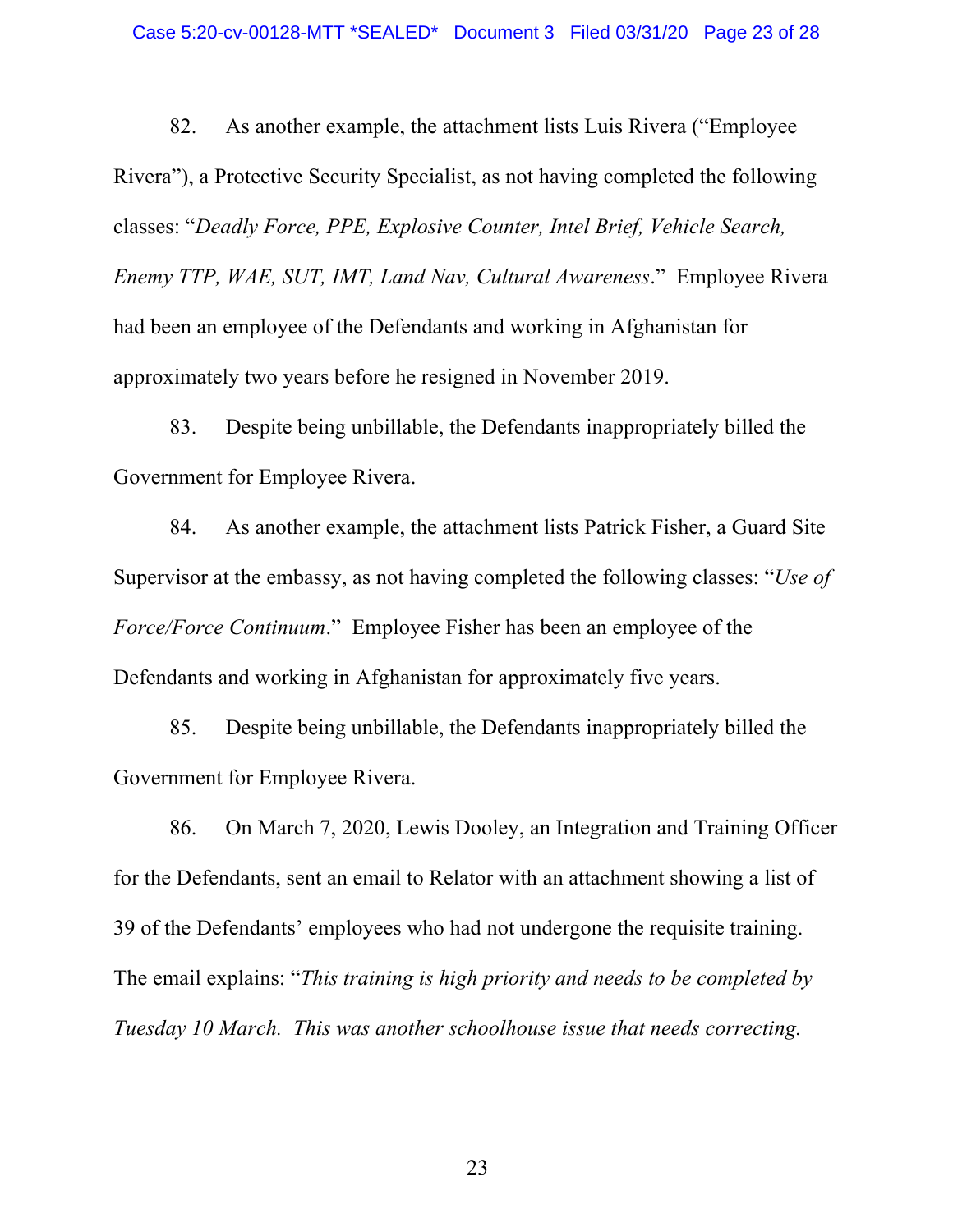*These guys are unbillable but per OM they are standing post. So the sooner we get these guys through training the better*."

 87. As an example, the attachment lists Christopher Bass as not having completed "*IMT*" which stands for Individual Movement Technique.

 88. As another example, the attachment lists Matthew Wilkey as not having completed "*IMT & RET*." RET stands for Room Entry Technique and is required in order to complete the 40 hours of annual training.

89. Despite being unbillable, the Defendants inappropriately billed the Government for Employee Bass and Employee Wilkey.

 90. For each of the employees discussed above, the Defendants sent reports to the Government stating that the employees had taken the requisite training classes. The Defendants also created and maintained certifications stating that the employees had taken and passed the requisite training classes in case the United States ever conducted an audit. The statements contained within these certifications and reports were false, and the Defendants knew they were false.

 91. For each of the employees discussed above, the Defendants billed the Government for the time and services of the employees, despite the fact that each employee was unbillable.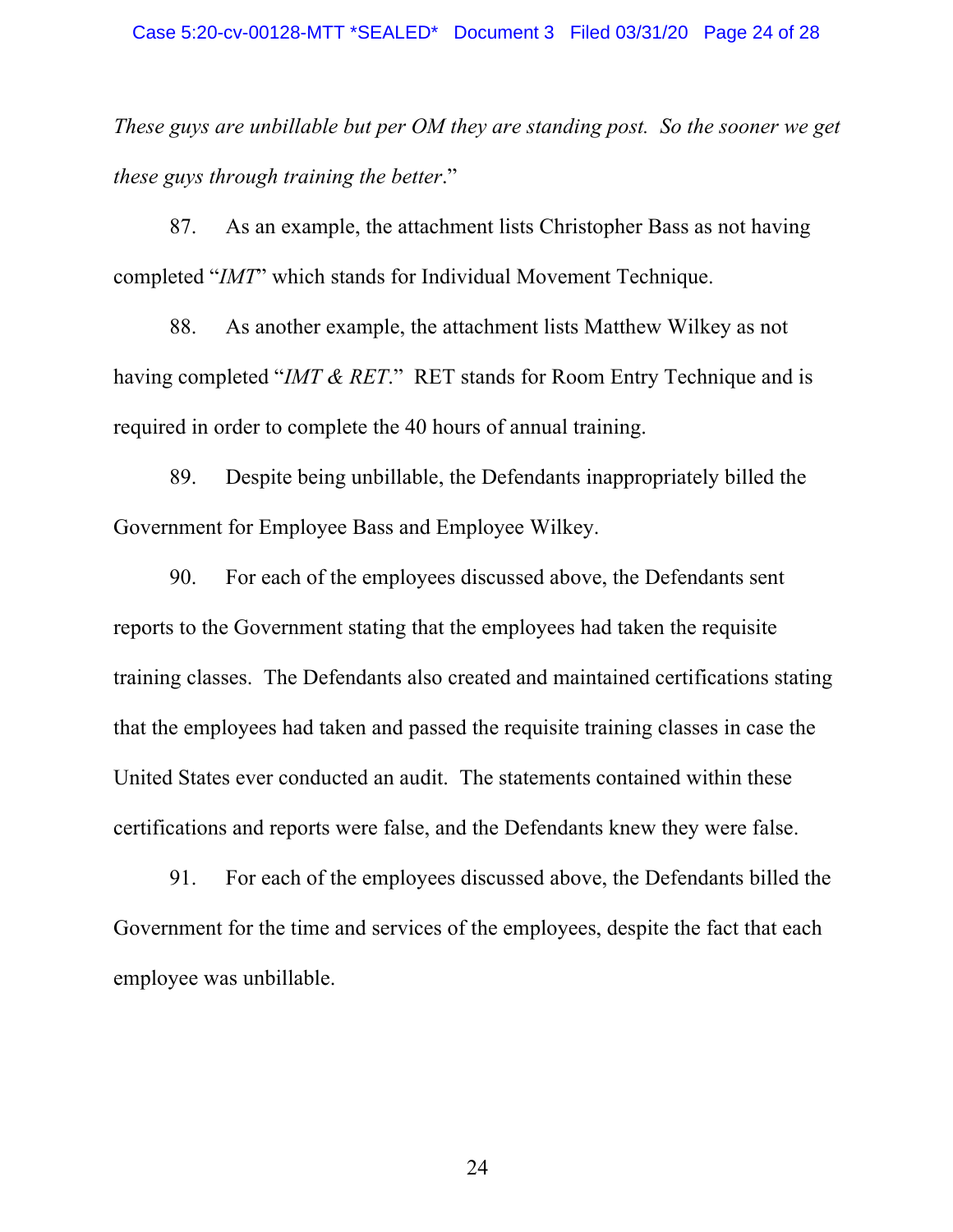92. In each instance of billing, the Defendants were required to certify that the terms of the contract had been met and that the Defendants had not made any false statements in connection with the billing.

 93. The Department of State believes that it is being protected by a private security force that is properly trained and physically fit. Despite paying for it, the Department of State is not receiving such protection. Consequently, the Defendants' fraudulent conduct has put the Department of State's personnel in Afghanistan at greater risk of being killed or wounded by terrorists, rioting mobs, and insurgents.

## **COUNT I**

## VIOLATION OF THE FALSE CLAIMS ACT: 31 U.S.C. § 3729(a)(1)(A)

 94. Relator re-alleges the allegations contained in Paragraphs 1 through 93 of this Complaint as if fully set forth herein.

 95. The Defendants, by and through their officers, agents, and employees, in reckless disregard or deliberate ignorance of the truth or falsity of the information involved, or with actual knowledge of the falsity of the information, knowingly presented, or caused to be presented, to the United States, a false or fraudulent claim for payment or approval.

 96. Specifically, the Defendants submitted invoices for payment based upon the materially false representation that their employees had met the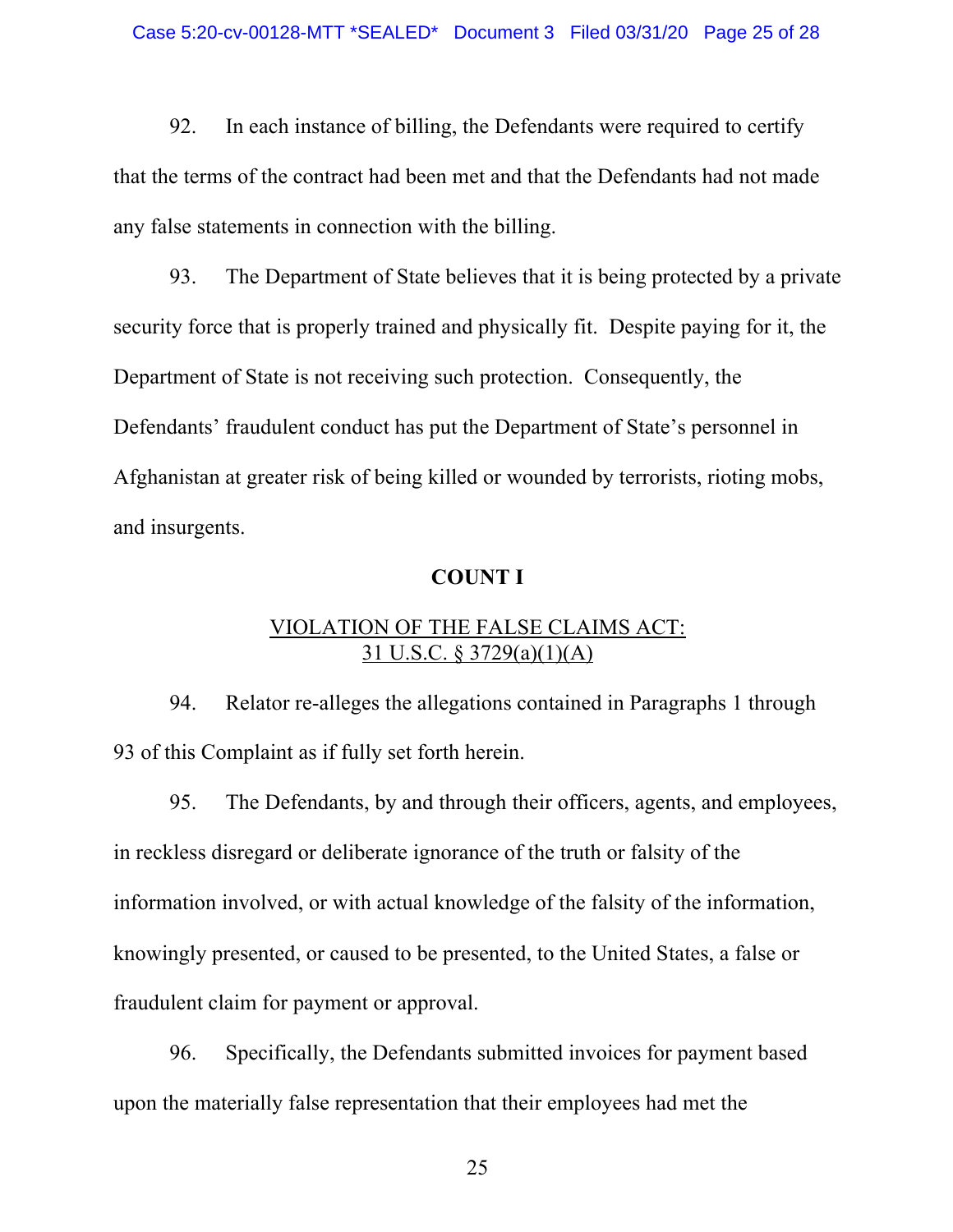qualifications of the Contract, including the requirements that their employees had taken and passed physical fitness tests and training classes.

 97. The Defendants presented their claims for payment knowing that they were materially false.

 98. The United States, unaware of the falsity of the claims made by the Defendants, and in reliance of the accuracy of these claims, paid and is continuing to pay for the services of the Defendants' unqualified employees.

99. Had the United States known that the Defendants were violating the federal laws cited herein and/or that the claims the Defendant caused to be submitted to the United States failed to meet the criteria under the Contract, it would not have paid those claims.

100. The Defendants have knowingly violated 31 U.S.C. § 3729, et seq., and have thereby damaged the United States by their actions in an amount to be determined at trial.

## **COUNT II**

## VIOLATION OF THE FALSE CLAIMS ACT: 31 U.S.C. § 3729(a)(1)(B)

101. Relator re-alleges the allegations contained in Paragraphs 1 through 100 as if fully set forth herein.

102. The Defendants, by and through their officers, agents, and employees, in reckless disregard or deliberate ignorance of the truth or falsity of the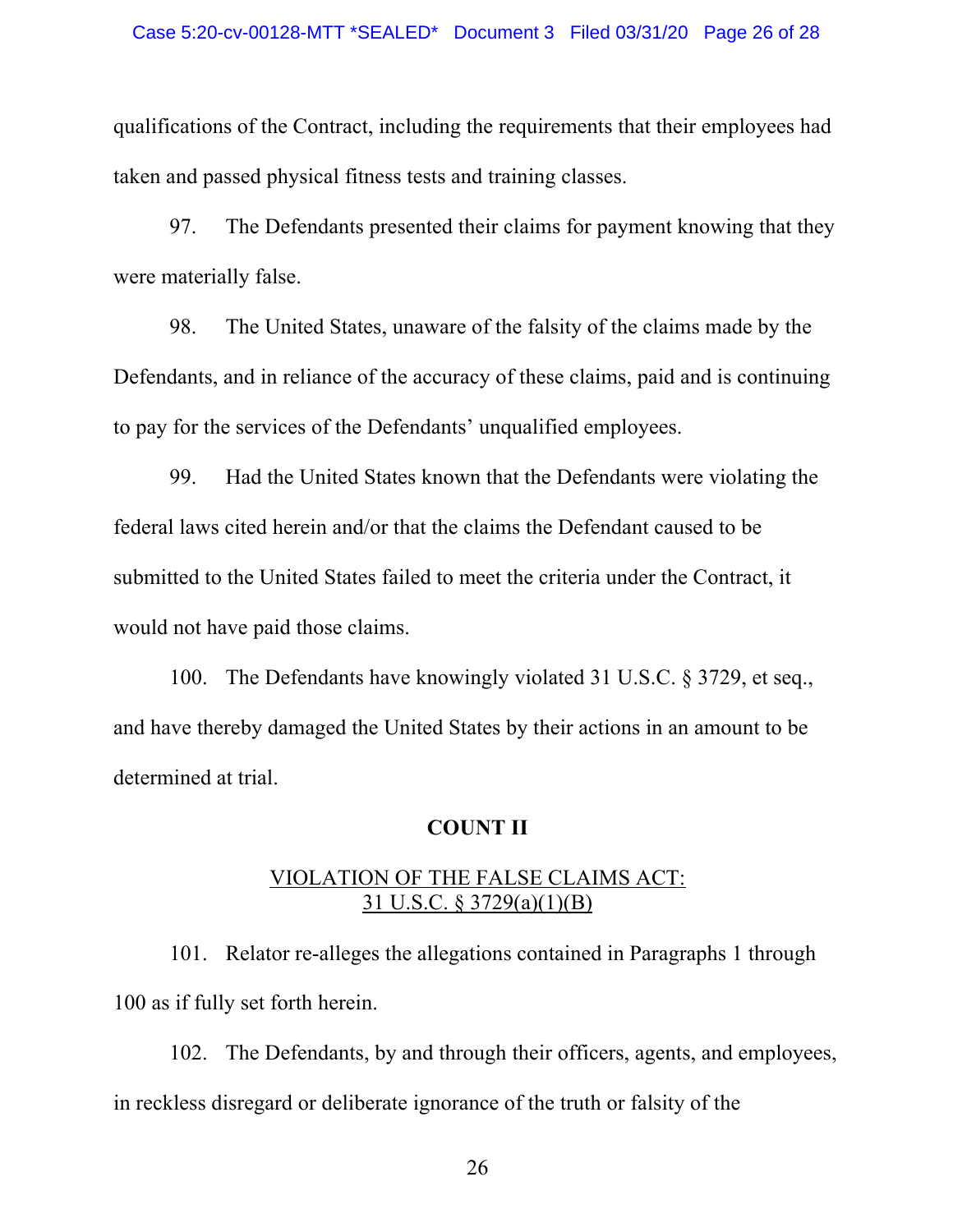information involved, or with actual knowledge of the falsity of the information, knowingly made, used, or caused to be made or used, a false record or statement material to a false or fraudulent claim submitted to the United States.

103. Specifically, the Defendants made and used false records indicating that their employees had completed and passed required physical fitness tests and training classes to induce the United States to approve and to pay the Defendants' false claims.

104. The United States was misled by the actions of the Defendants, and, as a result, paid the Defendants' false claims.

105. The Defendants have knowingly violated 31 U.S.C. § 3729, et seq., and have thereby damaged the United States by their actions in an amount to be determined at trial.

WHEREFORE, Relator, on behalf of himself and the United States, respectfully requests a trial by jury on all issues and that this Court award the following damages and all further relief as this Court deems equitable and just to the following parties and against the Defendants:

To the United States:

 (A) Three times the amount of actual damages which the United States has sustained as a result of the Defendant's conduct;